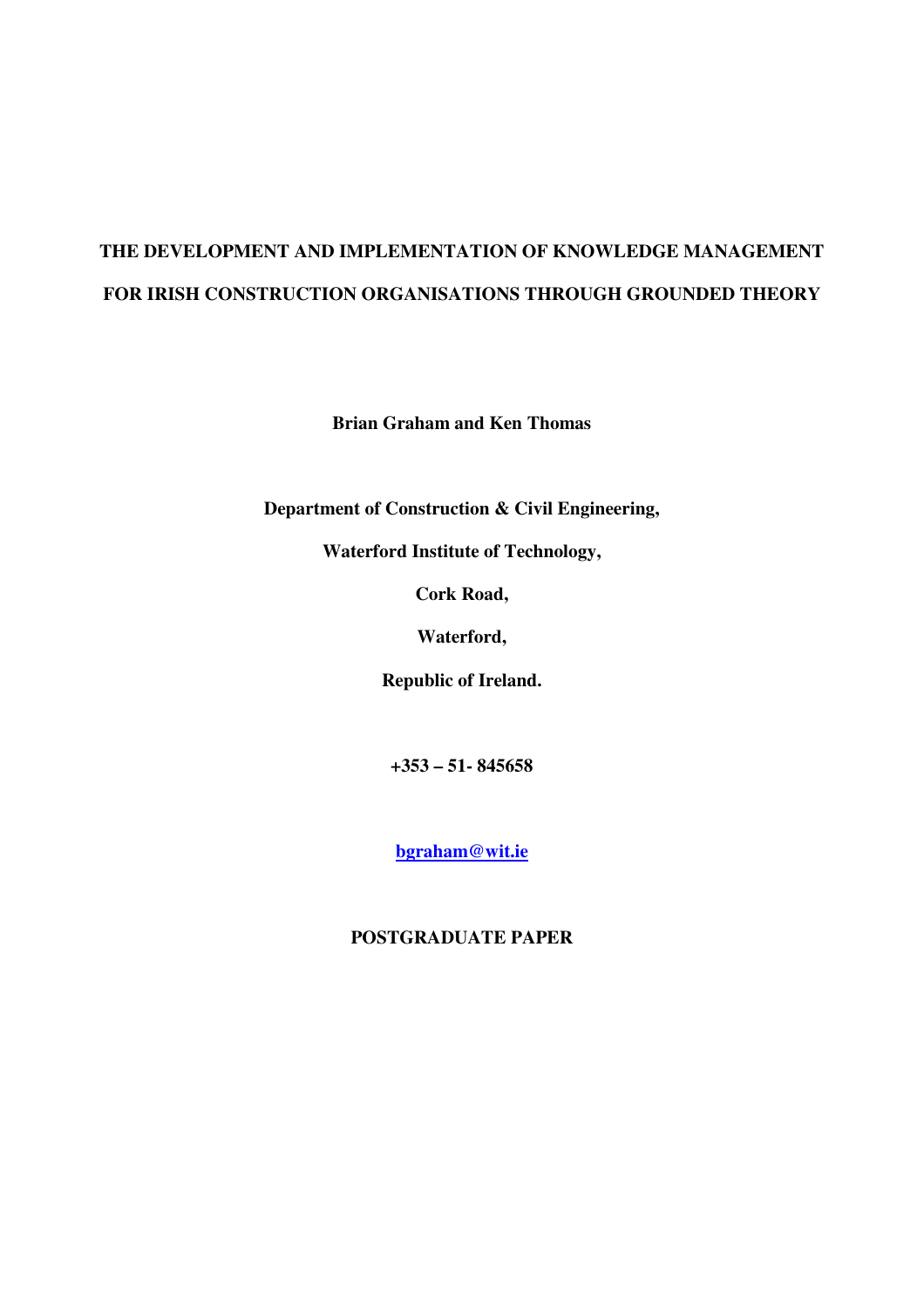## **THE DEVELOPMENT AND IMPLEMENTATION OF KNOWLEDGE MANAGEMENT FOR IRISH CONSTRUCTION ORGANISATIONS THROUGH GROUNDED THEORY**

The construction industry is recognised as being poor at learning on a consistent basis and improving performance and is notoriously slow in adapting to progressive change. Knowledge Management (KM) has been promoted as a means of harnessing and utilising intellectual resources to address these challenges, in addition to improving innovation, business performance and client satisfaction. Two categories requiring KM in the construction industry have been identified; within projects, across temporary, multi-discipline project organisations; and within individual firms. It is accepted that there may be much greater potential for KM within individual companies. Despite the recognised need to adopt KM, it is considered to be in its infancy in the construction industry and is seen as a recent and evolving practice for construction organisations.

The lack of a working definition of knowledge within construction organisations and awareness of the importance and potential advantages of KM reflects a casual approach, and indicates the need for further exploration of knowledge and KM-related issues. There is a dearth of empirical research and KM models for construction, resulting in the continuing need for the development and testing of such models. One theoretical model which was developed for, and tested by the leading Australian construction organisations was found to be conceptually too complex to understand and implement, even by some KM specialists within the contributing organisations.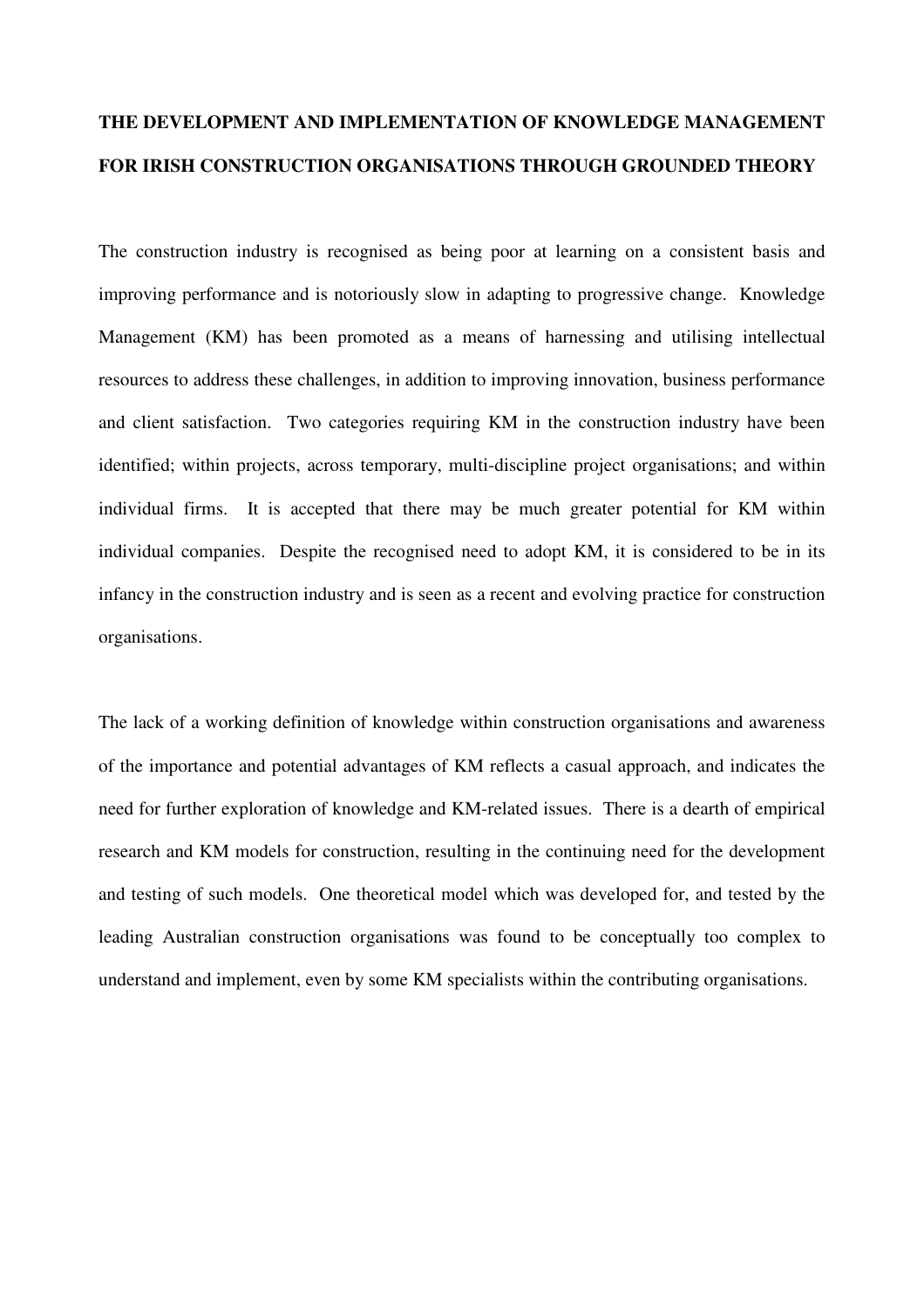This paper reports upon ongoing research into KM within the leading Irish construction organisations, and presents a strategic framework for the development of a KM model through a grounded theory approach. To-date, the research has engaged many of the leading construction organisations and has gained the support of Engineers Ireland (the country's leading professional body), the Construction Information Technology Alliance (CITA). The research has confirmed the need for a more coherent approach to managing knowledge and has highlighted a lack of understanding of KM and knowledge within the organisations involved. Through a cooperative approach between industry, academia and a professional body, the strategic framework aims to develop and test a model of KM for construction. The adoption of grounded theory will aid the practicality of the developed model as it produces explanations that are recognisable to the subjects of the research.

A key objective of the research is to devise CPD accredited education and guidance resources based on the developed model, to improve awareness, understanding, and implementation of KM within construction organisations. The delivery of such resources will contribute towards the evaluation of the developed model in terms of its usefulness and credibility with industry. It is expected that the research will contribute to the current body of KM research while having a real impact on the development and implementation of KM in construction organisations. The value which academic research can deliver to organisations has been questioned by a number of the research participants. By demonstrating that a collaborative approach between industry, academia and professional bodies can lead to be mutually beneficial, a new agenda for research may emerge in what is a traditional, conservative industry.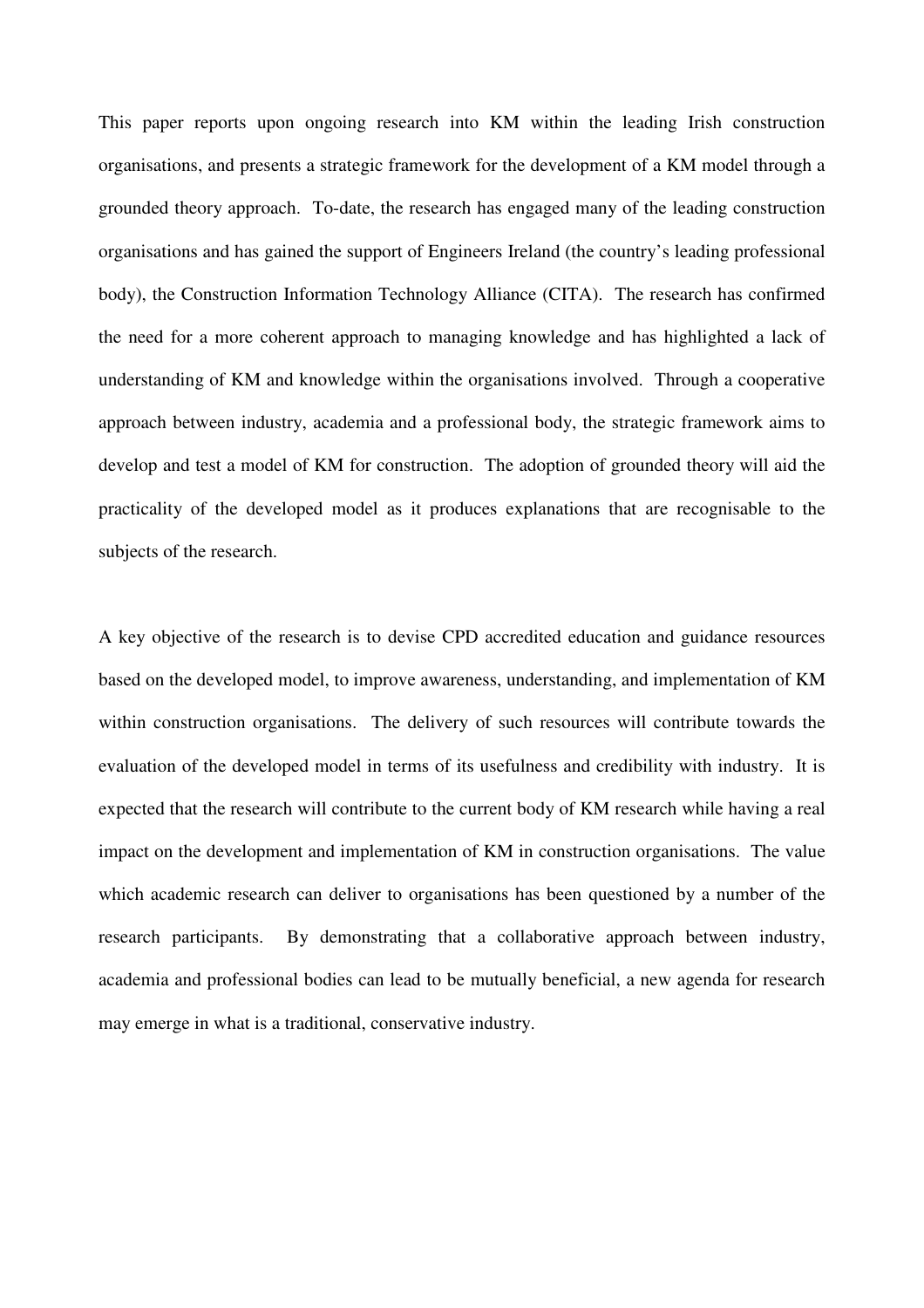#### **INTRODUCTION**

Considered to be one of the most dynamic and complex industrial environments the construction industry is a project-based industry within which individual projects are usually custom-built to client specifications (Raiden and Dainty, 2006). Projects are typically delivered by a temporary organisation comprising designers, consultants, contractors, supplier and others. The need for knowledge management (KM) is particularly relevant to the construction industry which now faces many challenges. These include economic swings, new markets emerging in the global economy, increasing competition, the impact of technology, new and increasing demands from clients, customers and society, and the requirement to maintain a highly skilled workforce at all levels (Egbu and Robinson 2005). Contracting firms are becoming increasingly involved in challenging and complex, knowledge-intensive procurement routes such as management contracting, design and build, joint ventures, public private partnerships as well as the traditional procurement route. According to Quintas (2005) there are two potentially conflicting objectives of KM, to build knowledge bases cumulatively and to learn from past experience; and to ensure learning beyond core areas, generating the capability to assimilate new knowledge in order to be able to respond to change. In a study of American contractors, Fisher et al. (1998) identified a number of reasons for implementing KM practices as: high staff turnover leading to loss of experience; large size of organisations make sharing knowledge difficult; and departmental silos and fragmentation within the organisation.

Construction organisations have garnered much attention in terms of the potential benefits of knowledge management, with little evidence of how to actually manage knowledge in practice. A lack of understanding of both knowledge and its subsequent management within the industry indicates the need for further empirical research in the field (Robinson et al. 2005). The types of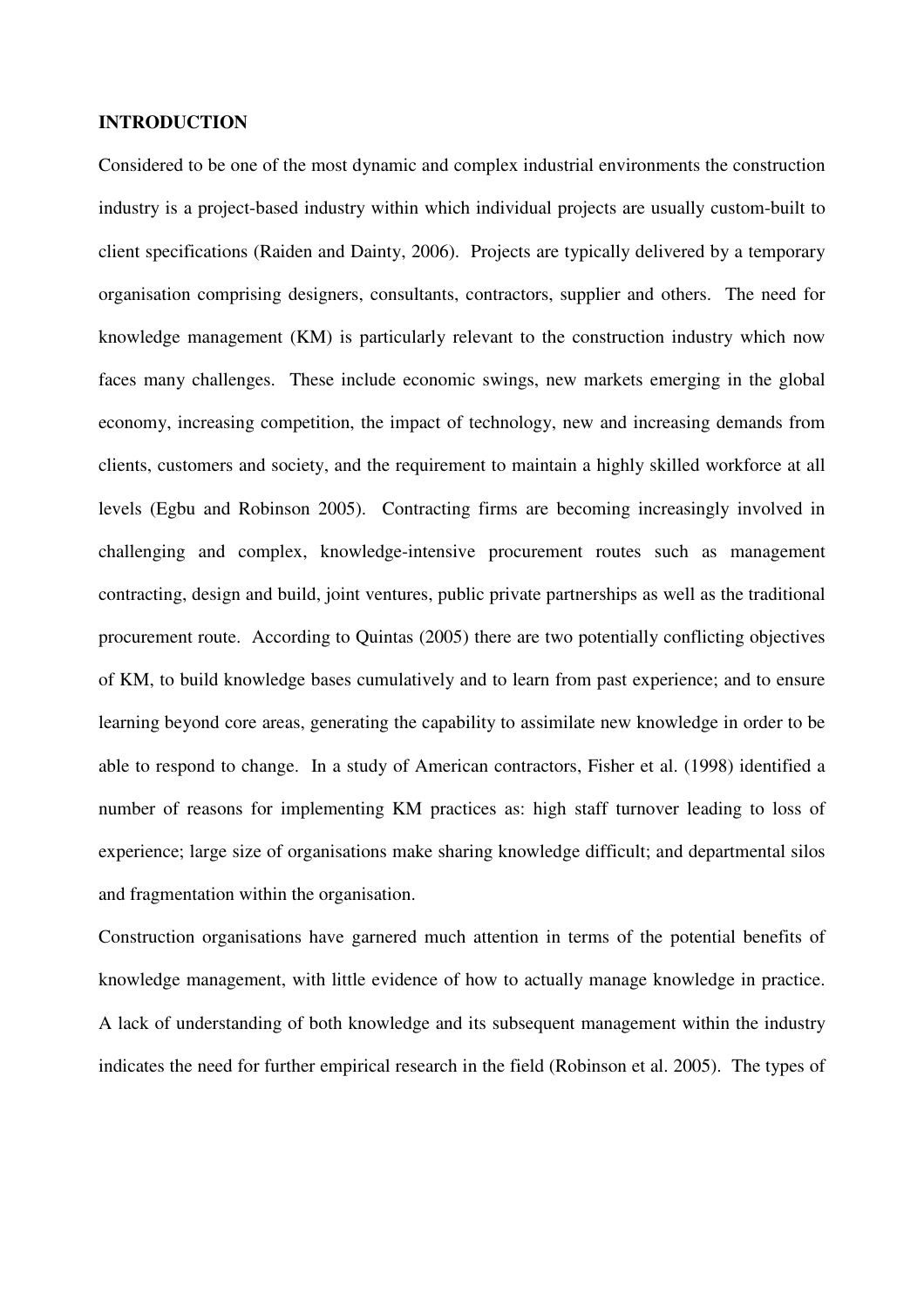organisation which shall be given consideration in this paper are main contractors. Traditionally, these organisations were labour-intensive employing a full workforce of labourers and tradesmen to execute the construction phase of a project on a building site. Many of these companies have now moved from being a 'building company' towards directly employing a core professional and management team to lead teams of outsourced contractors. The nature of the industry requires them to establish temporary organisational structures at dispersed geographical locations, frequently at a distance from central management (Raiden and Dainty 2006).

Against the backdrop of an industry which is highly competitive and exhibits low levels of research, the purpose of this paper is to present ongoing research into knowledge management within the leading Irish construction organisations. Through grounded theory approach a KM model will be developed and evaluated by industry, thus reducing the gap between theory and practice. Commencing with a background to the Irish construction industry this paper shall also present a review of literature related to KM in construction, progress in the research to-date, the proposed research methodology and future research activities.

## **IRISH CONSTRUCTION**

The overall output of the Irish construction industry in 2006 was  $\epsilon$ 36bn, accounting for 24% of the country's GNP, with over 12% of the country's workforce directly employed, making it a key driver of Ireland's economic growth over the past decade (Davis Langdon PKS, 2006). Despite this success, the industry is facing a number of challenges: the introduction of fixed price government contracts, an increase in the number of foreign-based firms entering the market, over-reliance on the housing market and a predicted slowdown in construction output in the coming years. The Chairman of the Forum for the Construction Industry (FCI) recently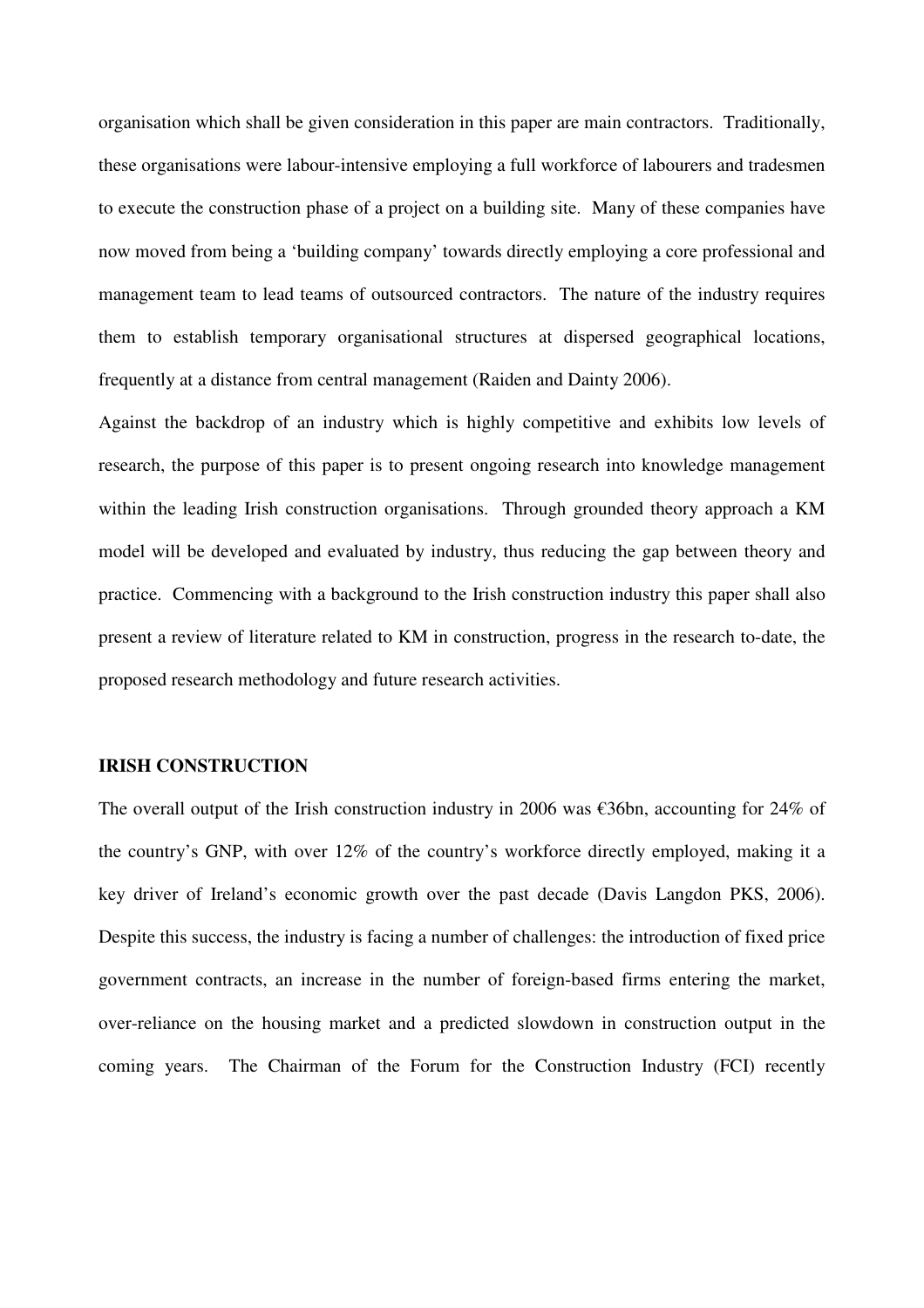expressed deep concern over *"the conservatism, lack of innovation and low levels of R&D in*  what is arguably one of Ireland's most important industries" (Kelly, 2005). In this context, the Forum for the Construction Industry (FCI), Engineers Ireland (EI) and the Construction Information Technology Alliance (CITA) have all cited the strategic importance of KM to the industry.

## **Applied Construction Innovation Centre**

In 2003, the FCI commissioned a report exploring the business case for an Applied Construction Innovation Centre (ACIC). The report identified a number of key subject areas as strategically important for the development of Irish construction, including new materials and technologies, new construction processes and technologies, ICT and KM, environment and sustainability issues. Knowledge creation and innovation were identified as being principally driven *"at firm level, within a stimulating macro framework (Fitzpatrick Associates, 2003: 40)."*

#### **Engineers Ireland**

With in excess of 22,000 members EI is the largest professional body in Ireland, its primary role to be the representative voice of the engineering profession in Ireland, representing all disciplines of engineering. EI have recently introduced a Continuing Professional Development (CPD) accreditation scheme to support lifelong learning in member organisations in a range of sectors including ICT, consultancy, pharmaceutical and medical, manufacturing, construction, and public bodies. The scheme is designed to support lifelong learning, by stimulating and recognising good organisational practice in the areas of professional development for engineers and technical staff (but can also be applied to all staff members in all areas of an organisation). The scheme requires organisations to meet the following criteria: a CPD policy, individual training needs analysis and performance management, an average of 5 days formal CPD per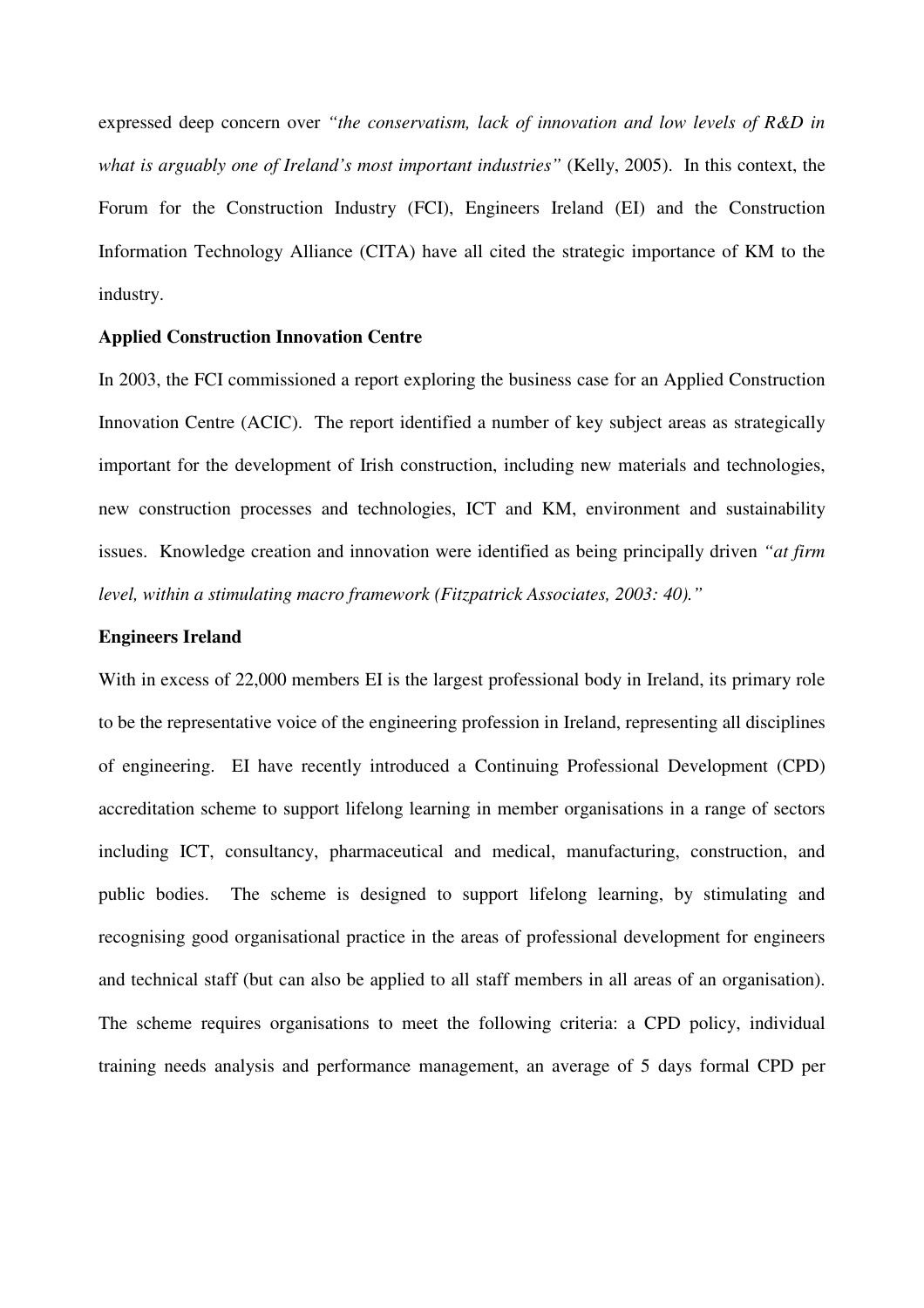annum, a mentoring programme, involvement with professional institutions, and a KM system to ensure systematic capture and dissemination of useful knowledge and experience. Suggestions offered for knowledge sharing and KM include: regular briefings by staff to share technical and business knowledge, a company library, a lessons learned database, an engineering forum and an annual company symposium.

## **Construction Information Technology Alliance**

The Construction IT Alliance (CITA) was formed in 2001 with the vision of harnessing the potential of information and communication technologies in the Irish construction industry. Membership of CITA includes of over 110 stakeholders in the Irish construction industry including leading architectural, engineering, surveying, management, construction, supplier, ICT and academic organisations. CITA activities include the hosting of bi-annual members meetings with expert guest speakers; the formation and encouragement of Special Interest Groups (SIGs) to address particular issues; and the development of funded relevant research work with the assistance of Enterprise Ireland. They have recently established a KM SIG to explore the technological aspects of KM.

#### **KNOWLEDGE MANAGEMENT**

Nonaka and Takeuchi (1995) classified two kinds of human knowledge, explicit and tacit. Explicit knowledge can be easily documented and shared and communicated quite easily in document form. Tacit knowledge, they argue is more important, and more difficult to articulate as it is embedded in individual experience.Proponents of managing explicit knowledge favour ICT as the main thrust of the KM initiative, while those favouring the management of tacit knowledge cite social interaction and culture as the most important aspects. While many early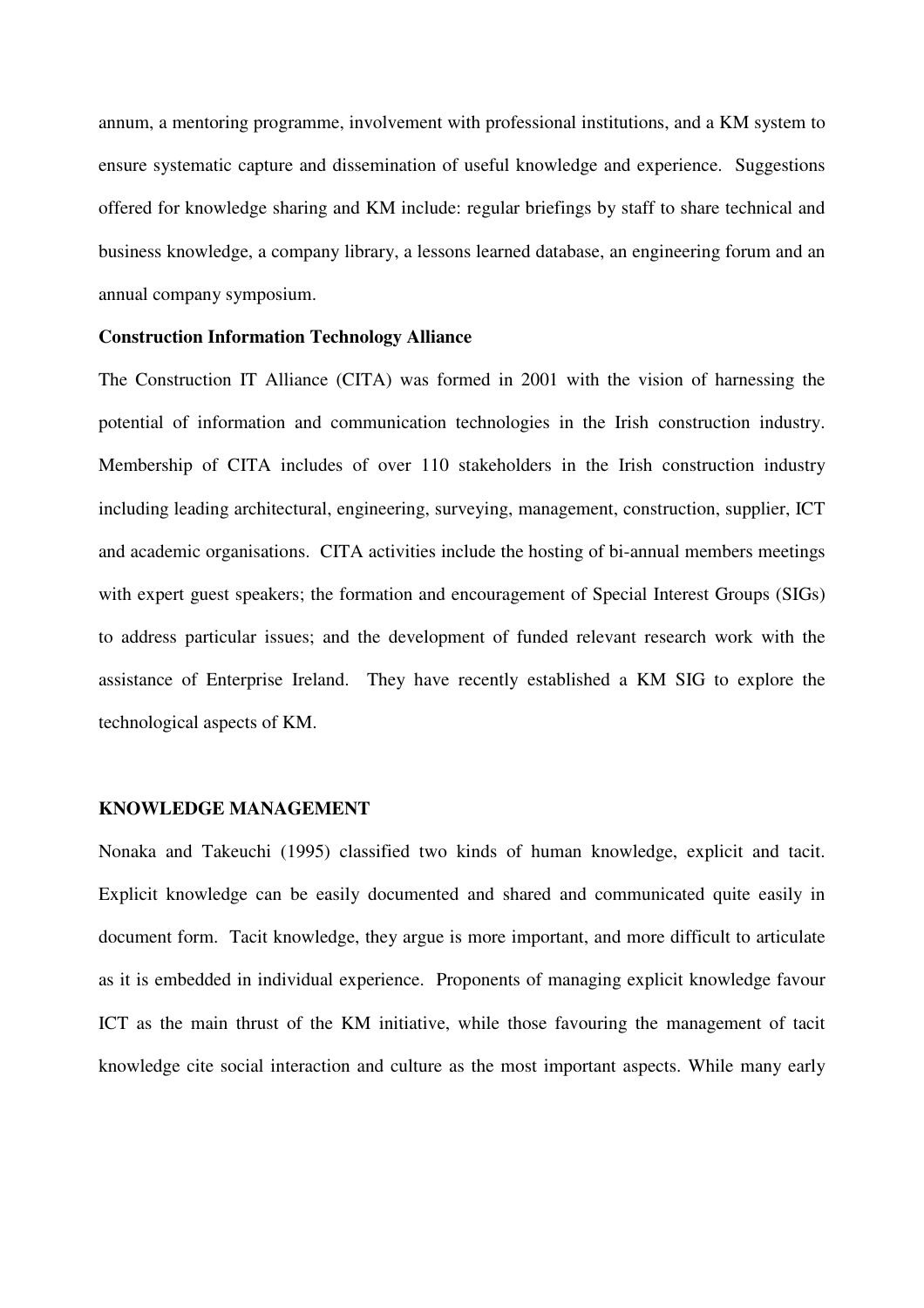KM initiatives focussed on ICT, it is now acknowledged that technology has an important, supportive role to play in KM. Moving forward, the HRM function in organisations have a vital role to play in creating HR policies to support KM involving the development of human and social capital (Storey, 2005). It is now recognised that an integration of both HR practices and technology presents the greatest potential for advances in the field and from this perspective, Jashapara (2004: 12) defines KM as: *"the effective learning processes associated with exploration, exploitation and sharing of human knowledge (tacit and explicit) that use appropriate technology and cultural environments to enhance an organisation's intellectual capital and performance."* 

## **Knowledge Management in Construction**

There are two categories requiring KM in the construction industry: at inter-organisational level, within projects, across temporary, multi-discipline project organisations; and at intraorganisational level, within individual firms (Kamara et al. 2002). Even within organisations, the project-based, short-term and task-oriented nature of construction work inhibits learning on a continuous basis (Egbu and Botterill, 2002). It is recognised that construction organisations have been managing knowledge informally for years, but that the challenges facing the industry *"mean that most organisations now need a more structured, coherent approach to KM (Hari et al. 2004: 848)."* In a study of Carillion, a leading UK construction company, Jewell and Walker (2005: 122) found the main business driver for KM to be the *"very nature of the modern construction industry – being highly competitive, high risk, with low margins. To succeed in this environment, a business has to be sharper, more efficient, and consistently using its knowledge assets to 'get it right first time' and avoid repeating mistakes."* Kamara et al. (2002) identified processes for managing knowledge in construction as; reliance on accumulation of individual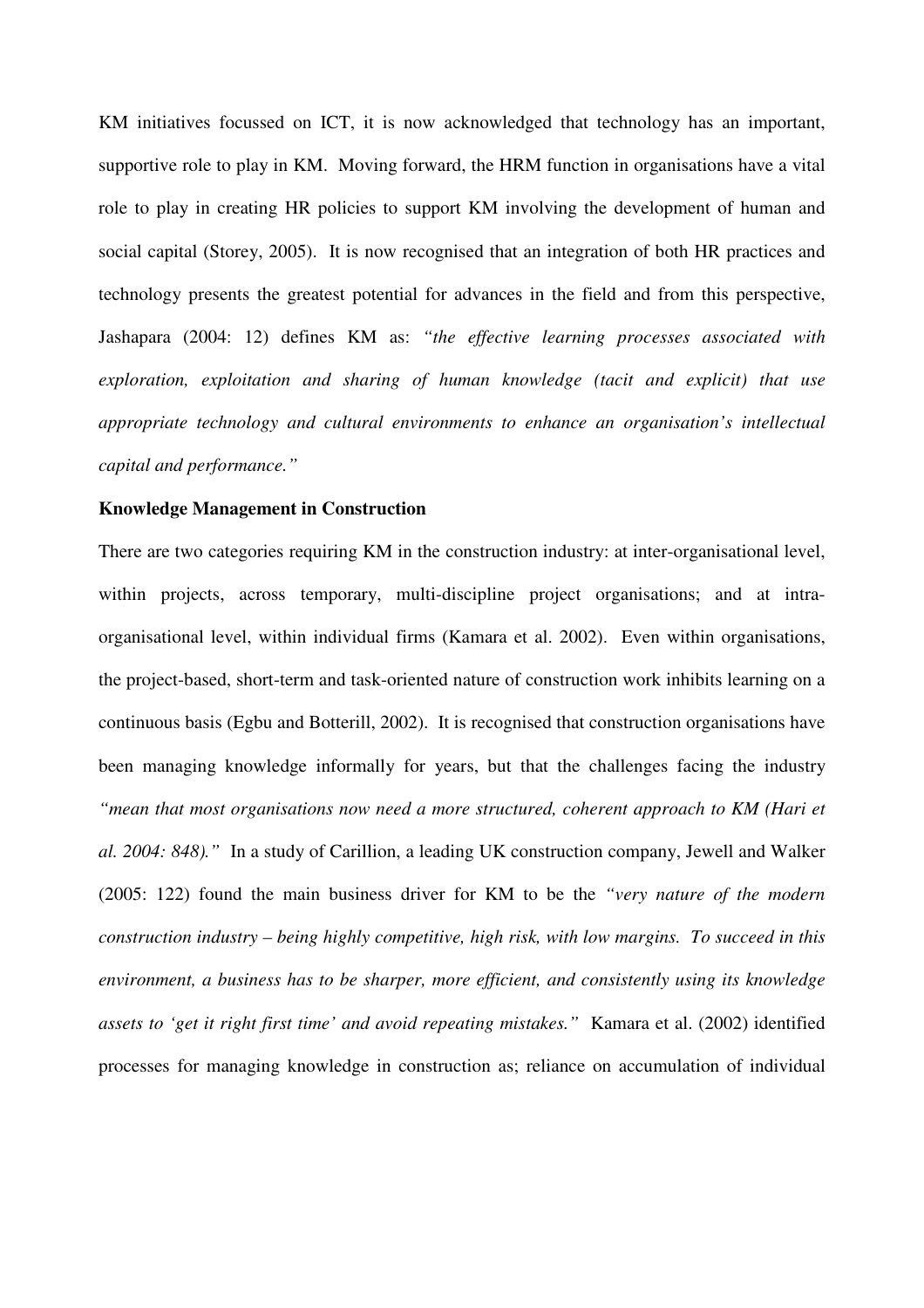knowledge; long-standing agreements with suppliers; post project reviews to capture lessons learned; transfer of people in different activities; formal and informal feedback; informal networks and collaboration; reliance on departmental\divisional heads to disseminate knowledge and the use of ICT tools to support information sharing and communication In a survey of large UK construction organisations, it was found that a requirement to share tacit knowledge and disseminate best practice were key drivers of KM and a lack of time and standard work processes within organisations as the main barriers to KM (Carrillo et al., 2004). Other identified barriers to KM include lack of management support, employee resistance to sharing knowledge, poor ICT infrastructure, lack of dedicated resources, poor organisational culture, poorly articulated strategy, and difficulty in evaluating benefits (Robinson et al., 2005; Dainty et al., 2005). In considering KM within organisations, Nonaka and Takeuchi (1995) discuss four ontological levels of knowledge creation, individual, group, organisational and inter-organisational. In a similar vein, Jashapara (2004) discusses how learning occurs at individual, team and organisational levels, the human dimension being central to these.

## **Individual Knowledge**

Knowledge workers should be self-starters, continually striving for creative solutions and building on their educational qualifications and experience repertoire and must be sufficiently motivated to seek out opportunities and design their own work, often with little direction (Storey, 2005). Motivating individuals to learn and share knowledge can be particularly difficult in pressurised environments such as construction where time for reflection is limited (Jashapara, 2004). Storey (2005) discusses knowledge workers in the context of training, empowering, and rewarding them, and more specifically the role of HR in facilitating the use of available knowledge and encouraging people to learn. Training and development is considered an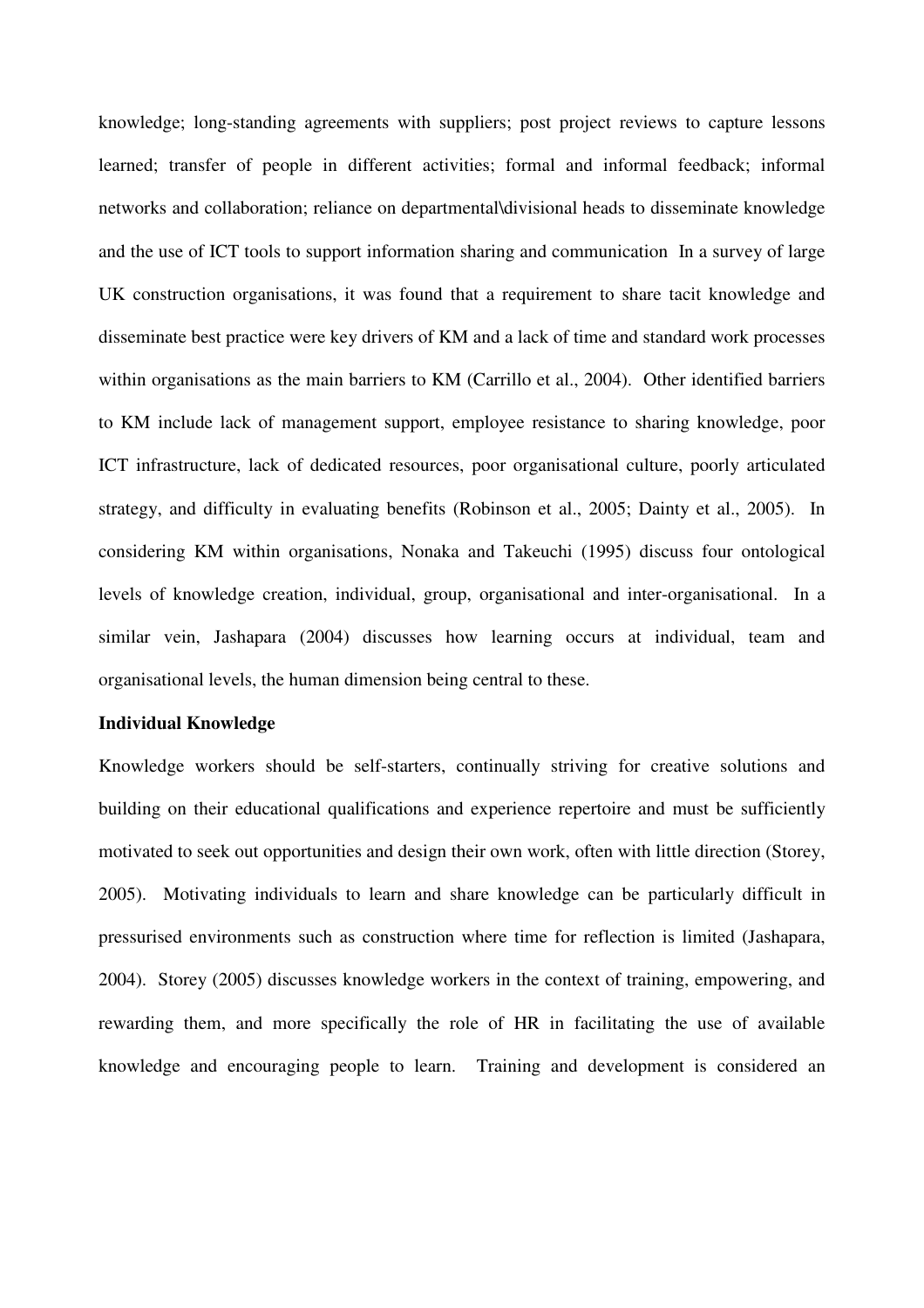important aspect of KM by Olomolaiye and Egbu (2004) who cite the need to equip employees with the skills to manage their own learning and development and the development of an effective CPD plan. They also propose that awareness of KM can be improved by using training as a vehicle to focus on achieving quality, creativity, leadership and problem solving. Participation in continuing education, conferences and similar CPD activities can allow employees the opportunity to *"reflect upon their work, trade stories and ideas with co-workers, or catch up on professional theory and practice (Grisham and Walker, 2005: 554)."* 

#### **Project Knowledge**

Every day on construction projects, new problems are encountered and solutions arrived at which are rarely documented, the lessons learned residing only with those individuals directly involved in the problem-solving process (Kazi et al., 2005). By capturing and sharing project knowledge, the amount of reinventing the wheel and waste can be reduced, whilst improving project performance. Traditional methods for capturing lessons learned include discussion and informal meetings followed by their documentation (Mohamed and Anumba, 2005). In a case study of a Finnish construction organisation, Kazi et al. (2005) identified a number of social processes for sharing project knowledge such as site visits, audits, and meetings.

## **Organisational Knowledge**

In attempting to manage knowledge within construction organisations, there are three key types requiring consideration; product (technical knowledge), process (procedural and regulatory knowledge) and people (identifying people with specific skills and experiences) (Egbu and Robinson, 2005, Kamara et al., 2002). Practices for the sharing of such knowledge are identified in Table 1, many of which dovetail with HRM activities (Dainty et al, 2005).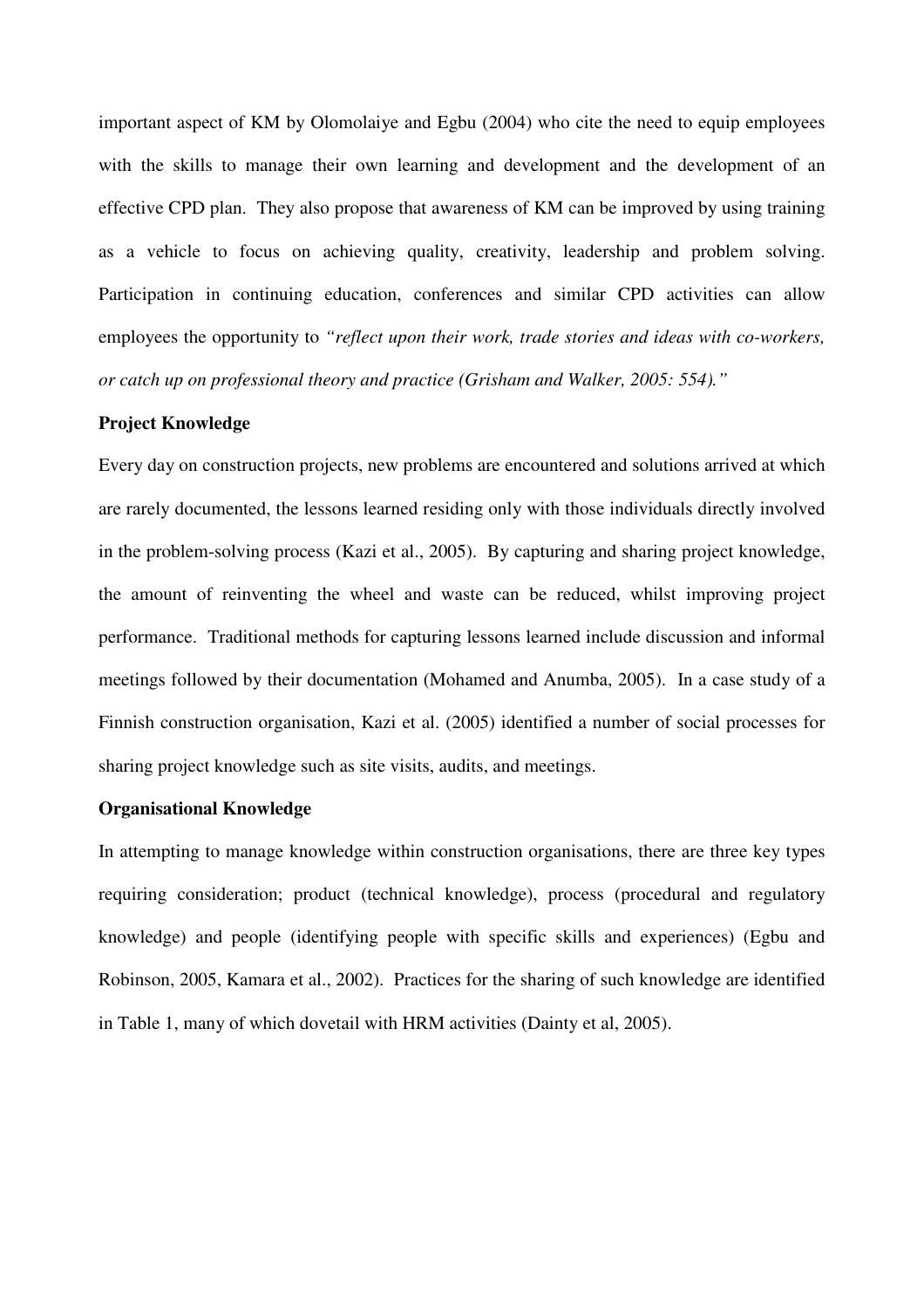| Informal knowledge workshops | Knowledge exchange seminars |
|------------------------------|-----------------------------|
| Departmental meetings        | Site visit programme        |
| <b>Summary Reports</b>       | Project award scheme        |
| Coaching and mentoring       | <b>Brainstorming</b>        |
| Face to face interactions    | Training                    |
|                              |                             |

**Table 1:** Organisational Knowledge-Sharing Practices

In addition to the provision of activities for sharing knowledge, *"there must be opportunity for research, innovation and divergence from the 'normal' course (Orange et al., 2003)."* The tension between learning anew, whilst also exploiting accumulated experience and knowledge is discussed by Jashapara (2004) who posits that such learning needs to be become embedded in organisational routines; leading to changes in behaviour, systems, structures and strategies.

#### **Starting a Knowledge Management Initiative**

In starting a KM initiative, it is important to consider the development of a strategy, understand the nature of knowledge, develop a knowledge-sharing culture, link KM to existing processes, provide support from both IT and non-IT tools and utilise a KM maturity scale in order to objectively benchmark KM implementation efforts (Robinson et al., 2005, Egbu, 2004).

#### **Knowledge Management Strategy**

The main feature of a KM strategy is the promotion of a knowledge sharing culture, a suitable ICT infrastructure, and the identification of processes and activities where value can be added (Carrillo et al 2004). Prior to developing a KM strategy, the effectiveness of current approaches to managing knowledge within the organisation should be explored in terms of people, process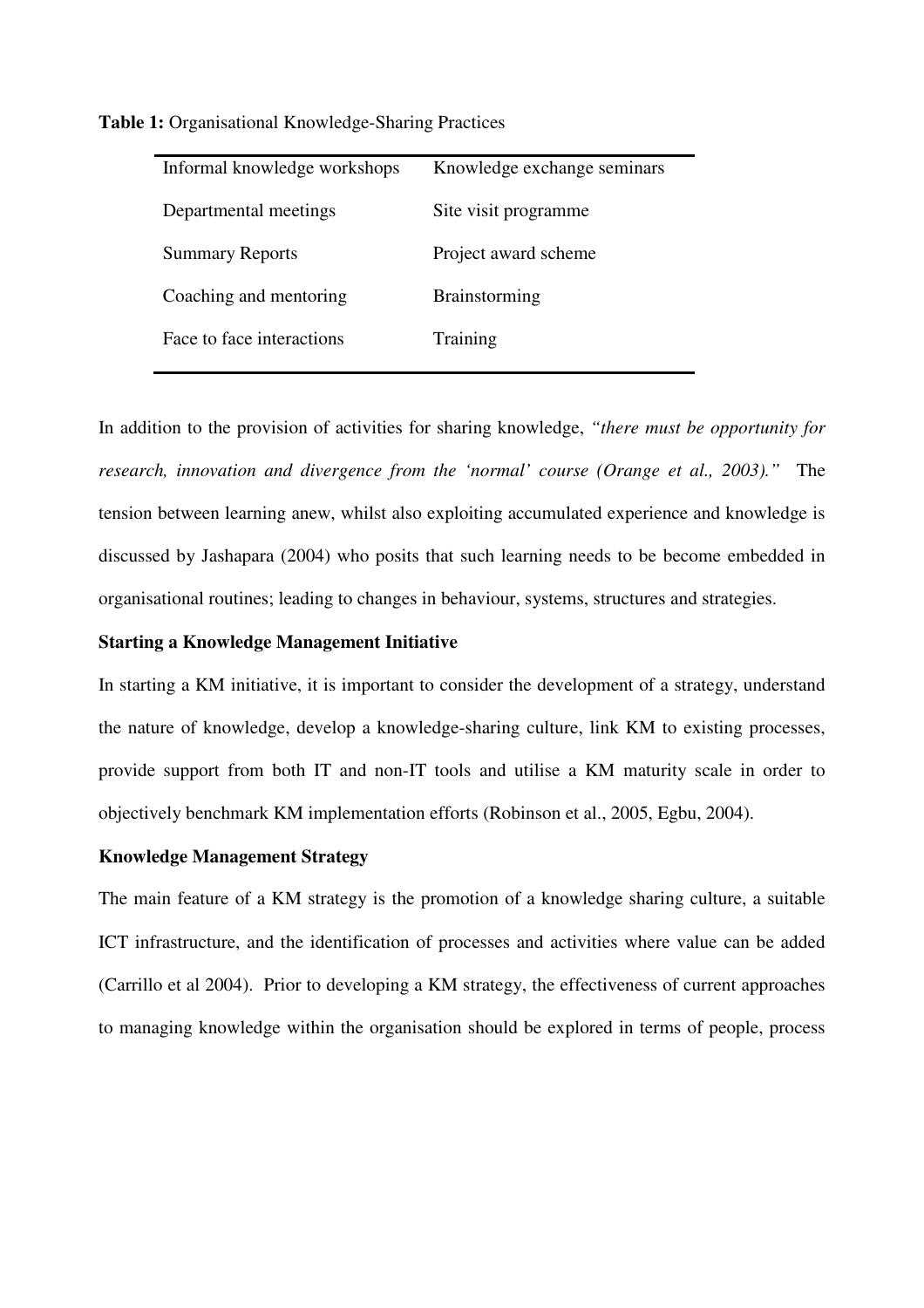and ICT. In a study exploring KM in construction, it was found that the majority of respondents did not have highly developed KM strategies, structures or an appropriate culture (Egbu 2004).

#### **Technology Supporting Knowledge Management**

Technology has an important role to play in managing knowledge in an organisation, particularly in supporting people in accessing, creating, sharing and using knowledge and identifying knowledgeable people (Walker et al., 2004). The role of ICT in a KM system is as a facilitator as previous attempts to capture personal experiences proved unsuccessful (Carrillo et al. 2004). There is a need to incorporate technologies that augment existing work practices, with the development of an ICT strategy being important in improving its effectiveness (Egbu and Botterill 2002). Prior to undertaking a KM initiative, Tiwana (2000) suggests that the existing infrastructure should be analysed in order to identify any critical gaps, allowing an organisation to build on what already exists, as opposed to starting from scratch.

#### **Knowledge Management Studies**

There have been a number of significant studies into KM in construction, most notably 'KM for Sustainable Construction Competitiveness', a major two-year research study in the UK, which found that people rely heavily upon communication to solve problems; the construction industry values experience very highly; and the industry finds it very difficult to capture knowledge gained from experience (Hari et al., 2004). The role of HRM and IT in KM in construction have been studied separately (Olomolaiye and Egbu, 2004, Egbu and Botterill, 2002). There has been a lack of KM models developed specifically for construction; one of the most noteworthy to date has been the Knowledge Advantage (K-Adv) model (Walker and Wilson, 2004). Developed in partnership with the leading Australian contractors, the K-Adv model was not adopted by the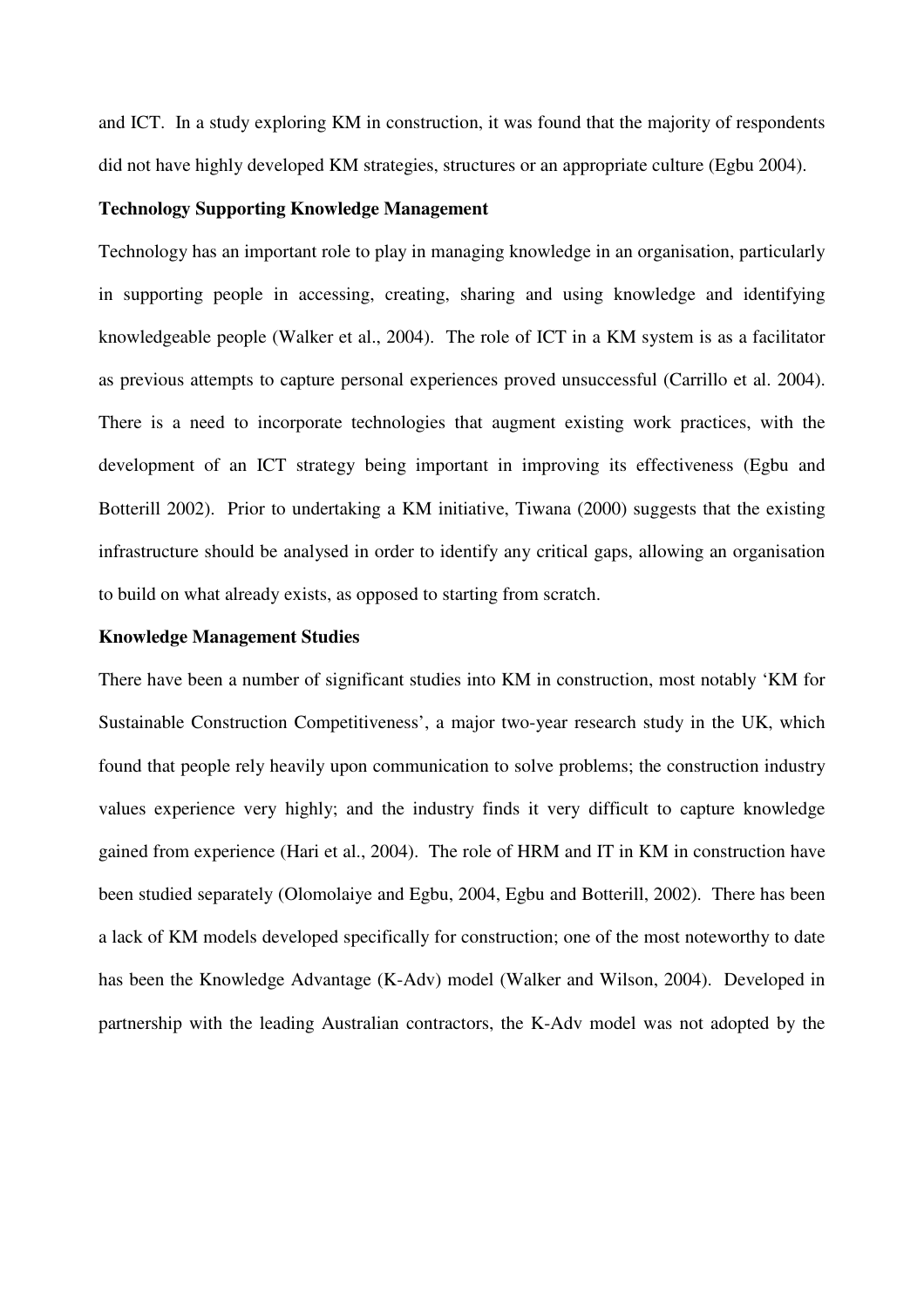participating organisations as it was judged to be *"too difficult to implement from the standpoint of challenging current competitive practices within organisations (Walker, 2005: 13)."*

## **RESEARCH METHODOLOGY**

#### **Initial Selection of Research Participants**

The structure of the Irish construction industry is inherently complex; the size, range and characteristics of construction firms make obtaining a representative sample of the industry a difficult task. Therefore, it was decided to choose the twenty leading Irish construction companies, based on their turnover for the year 2004. These firms were selected as they are perceived to exert the most influence on the industry in general and it was assumed that by being the leading companies, they would be relatively similar in character in such a disparate industry. In addition, it was decided that any firms chosen must undertake general building and civil engineering works as its core business, and be based in, and undertake the majority of its work in the Republic of Ireland. According to Brannick and Roche (1997: 36), *"the nature of the sample to be drawn will depend to a large extent on the availability of a suitable sampling frame. This term simply refers to lists or other records of the population from which a sample can be selected."* Two sampling frames were employed (Hayes, 2005; CIF, 2005) to identify these companies, thus increasing the likelihood of the inclusion of all eligible organisations. It should be acknowledged that some companies who are eligible may have been overlooked due to their absence from both lists.

## **Phase 1 – Survey of Top 20 Contractors**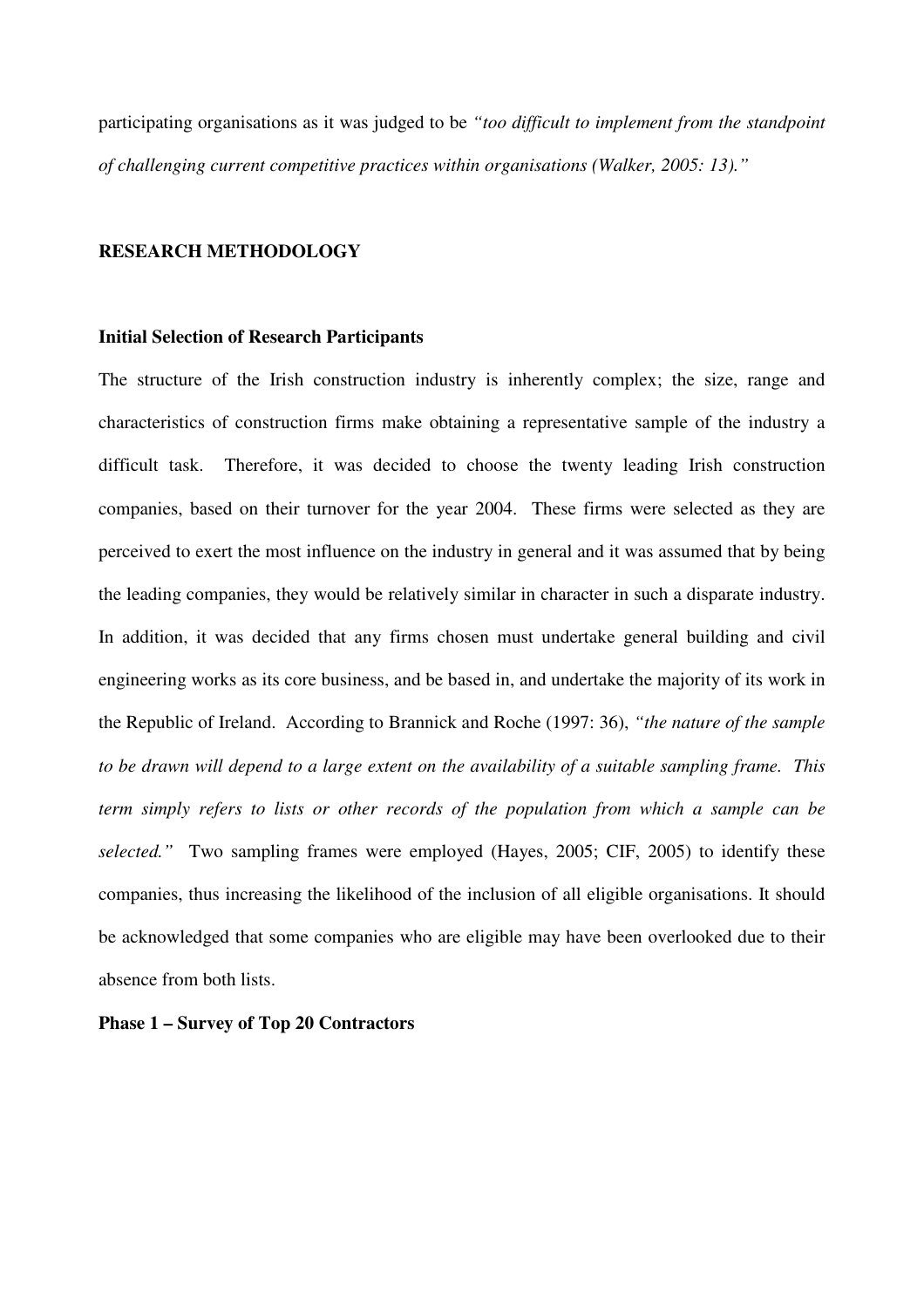A survey was conducted as the first part of the study, with a focus on strategic and technological aspects of KM within the leading twenty firms. An initial phone survey was conducted in order to identify suitable survey respondents within each of these companies which found that none of the 20 companies had a Knowledge Manager or a director with responsibility for ICT. Based on the outcomes of the phone survey, it was decided to survey both the Director and ICT Manager of each of the selected 20 companies, which would allow a good overview of the company from both strategic and technological perspectives. Due to the time constraints and work loads of the intended respondents and the exploratory nature of the research, a self-administered questionnaire was selected as the means of conducting the survey. Two separate questionnaires were drafted for both the Managing Director and ICT Manager in each company. Following piloting and revision, the questionnaire was sent out to the intended respondents in June 2005, comprising 85% response from (17) Directors and 70% from (15) ICT managers, 13 of the companies returned both questionnaires. The outcome of this study is not intended to be applicable to the rest of the industry, in accordance with Robson's (1993: 140) views that *"small-scale surveys commonly employ non-probability samples. They are usually less complicated to set up and are acceptable when there is no intention or need to make a statistical generalization to any population beyond the sample surveyed."* Therefore no in-depth statistical analysis was utilised.

## **Phase 2 – Interviews with senior management**

Following the survey of the leading twenty organisations, senior managers from ten of these organisations were then interviewed in order to get an overview of current approaches to managing knowledge from both strategic and operational perspectives. Based on literature reviewed, a number of key themes relating to KM formed the basis for the interview questions at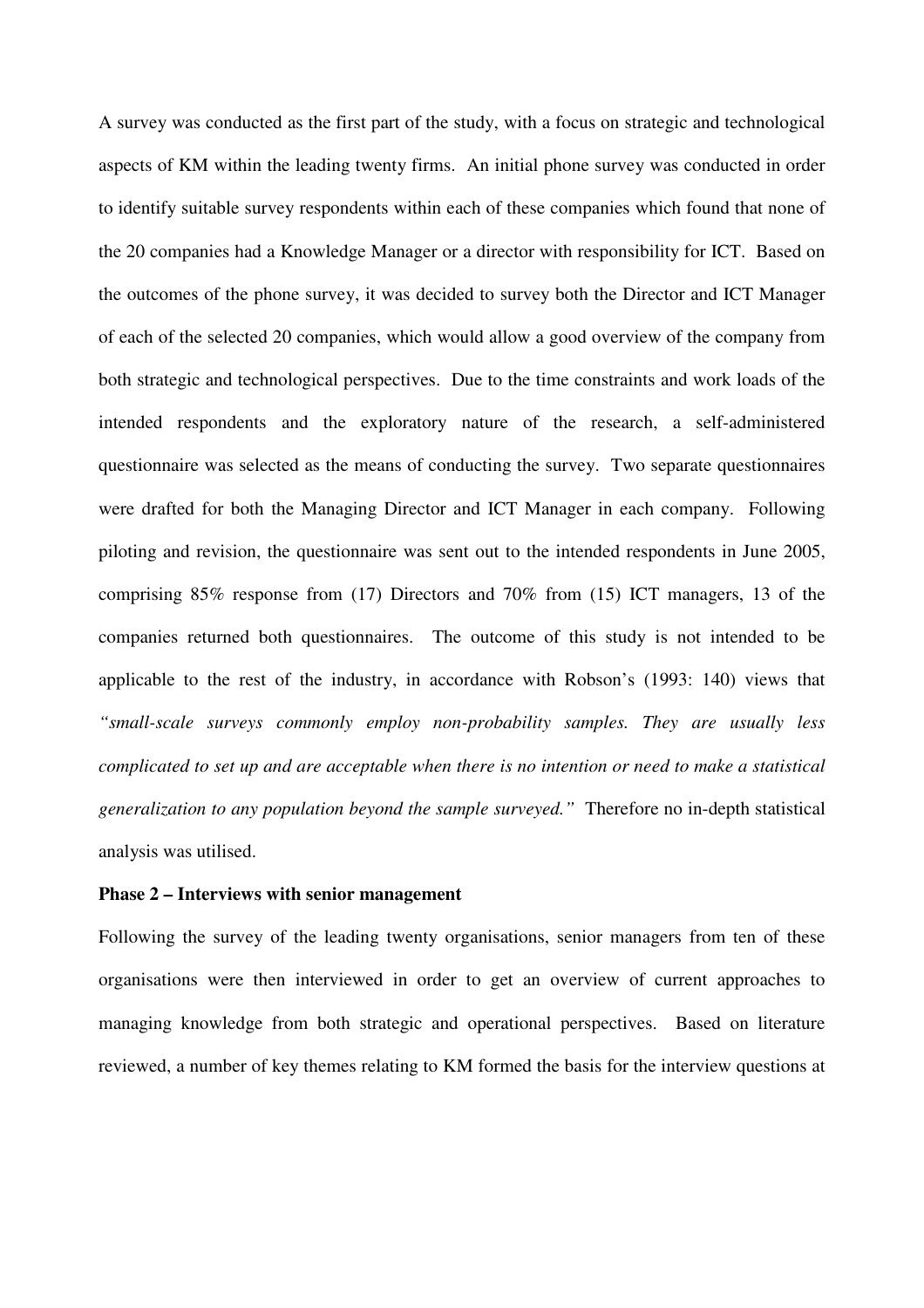individual, project and organisational levels. Conducted in early 2006, all interviews were transcribed and manual content analysis undertaken allowing for the identification of key, substantive points and the categorization of responses.

## **Phase 3 – Case Study of a Leading Irish Construction Organisation**

The possibility of conducting some a case study emerged from an interview with a director from an organisation who have achieved CPD accreditation from EI, in order to identify and evaluate KM practices. Such an approach was chosen as it seeks a range of different kinds of evidence in a case setting, which when abstracted and collated has the potential to provide the best possible range of answers (Robson, 1993). A multi-method approach to data collection was employed, comprising semi-structured interviews and self-administered questionnaires, which were conducted with a variety of individuals within the case study organisation (Robson, 1993). The representativeness of this study was not of major concern; rather the opportunity to explore the basic properties or dynamics of the organisation upon which to build further research was (Brannick and Roche, 1997). The case study adopted an emergent design, relying on findings from each stage governing subsequent lines of enquiry.

## **Interview with Director**

In order to get a good overview of various KM-related issues, a semi-structured interview was conducted in January 2006 with one of the company's directors. This individual was selected as he is involved in the day-to-day running of construction projects, has an in-depth knowledge of the organisation and is responsible for CPD and training.

## **Staff Questionnaire**

During the course of the interview, a number of topics related to managing knowledge were highlighted by the director including a lessons learned database (LLDB) and knowledge-sharing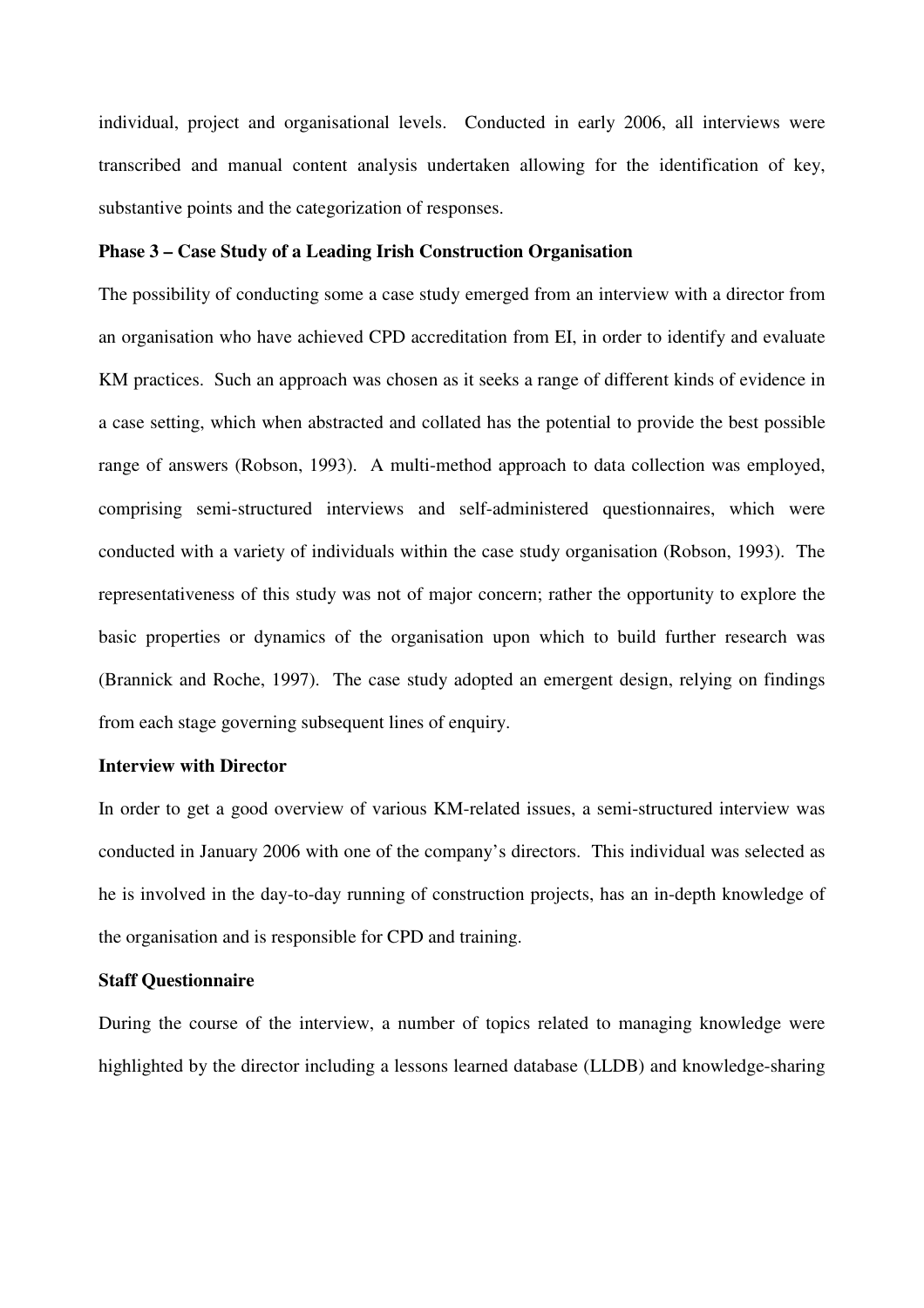seminars. Following the interview, a questionnaire for the organisation's staff was designed to explore the effectiveness of identified KM initiatives within the organisation. Due to a number of constraining factors including the geographical dispersion of staff at various construction site locations, a self-administered questionnaire was deemed the most appropriate data collection method. The selection of a suitable sample was based on discussions with the director and the company's human resource (HR) manager with a view to maximising the response rate (Brannick and Roche, 1997). Subsequently, the questionnaire was administered between February and April 2006, being e-mailed to 180 professional and management staff, achieving a 36% response rate.

#### **Project Team Interviews**

With the questionnaire completed, it was decided to undertake in-depth semi-structured interviews with a full project team based on a  $\epsilon$ 70 million commercial development project in the south-east of Ireland. Conducted between May and June 2006, the interviews allowed for expansion upon issues covered in the questionnaire. The interviewees comprised thirteen professional and management staff, including a senior contracts manager, a project manager, three quantity surveyors, three engineers, four foremen and a safety officer.

## **Phase 4 – Interview with Engineers Ireland CPD accreditation manager**

Having identified the important role which CPD accreditation has played in KM within the case study organisation, it was decided to approach Engineers Ireland. An unstructured interview was arranged and conducted with the EI CPD Accreditation Manager in July 2006, to discuss KM in relation to construction organisations. The general aims of the interview were to gain an understanding of the CPD scheme, the role of KM within the scheme and how construction organisations are addressing KM issues.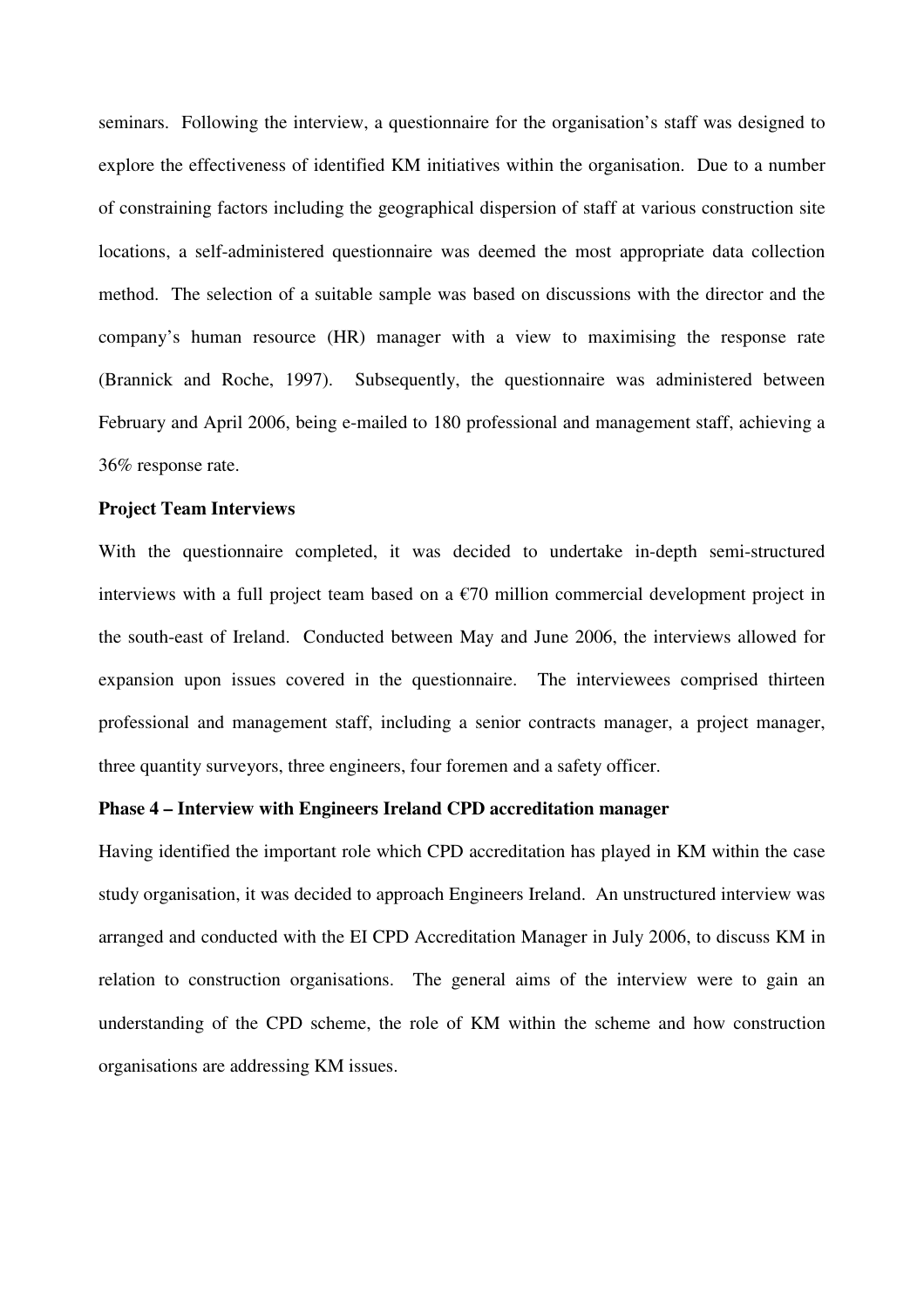#### **SUMMARY OF RESEARCH FINDINGS**

## **Phase 1 – Survey of Top 20 Contractors**

KM has the potential to bring real benefits in a competitive industry such as construction. It is now recognised that ICT has a supportive role to play in KM initiatives, particularly connecting people in geographically dispersed construction organisations. Prior to attempting to implement a KM strategy, it is prudent to assess the existing ICT infrastructure and tools used for managing knowledge within an organisation. Based on the survey of the leading twenty Irish construction organisations, one of the respondent organisations surveyed have a KM strategy. A further 41% intend to implement such a strategy within the short-term. The required ICT hardware infrastructure appears to be in place within the respondent's head offices, although the level of infrastructure on their sites is not so well developed. The communications infrastructure which facilitates data transfer between the offices and sites is underdeveloped. The use of software technologies to support KM is quite low, which may be due to the constraints imposed by the under development of the hardware infrastructure at an organisation-wide level.

## **Phase 2 – Interviews with senior management**

Current practices for managing knowledge at individual, project and organisational levels in ten of the leading Irish construction organisations were identified through interviews with senior managers. Based on this investigation, the need for the implementation of KM within the leading Irish construction organisations is well recognised, although uncertainty exists about how to address this need. People are central to KM and the role of HRM is vital to creating a culture of knowledge sharing amongst employees and the development and implementation of KM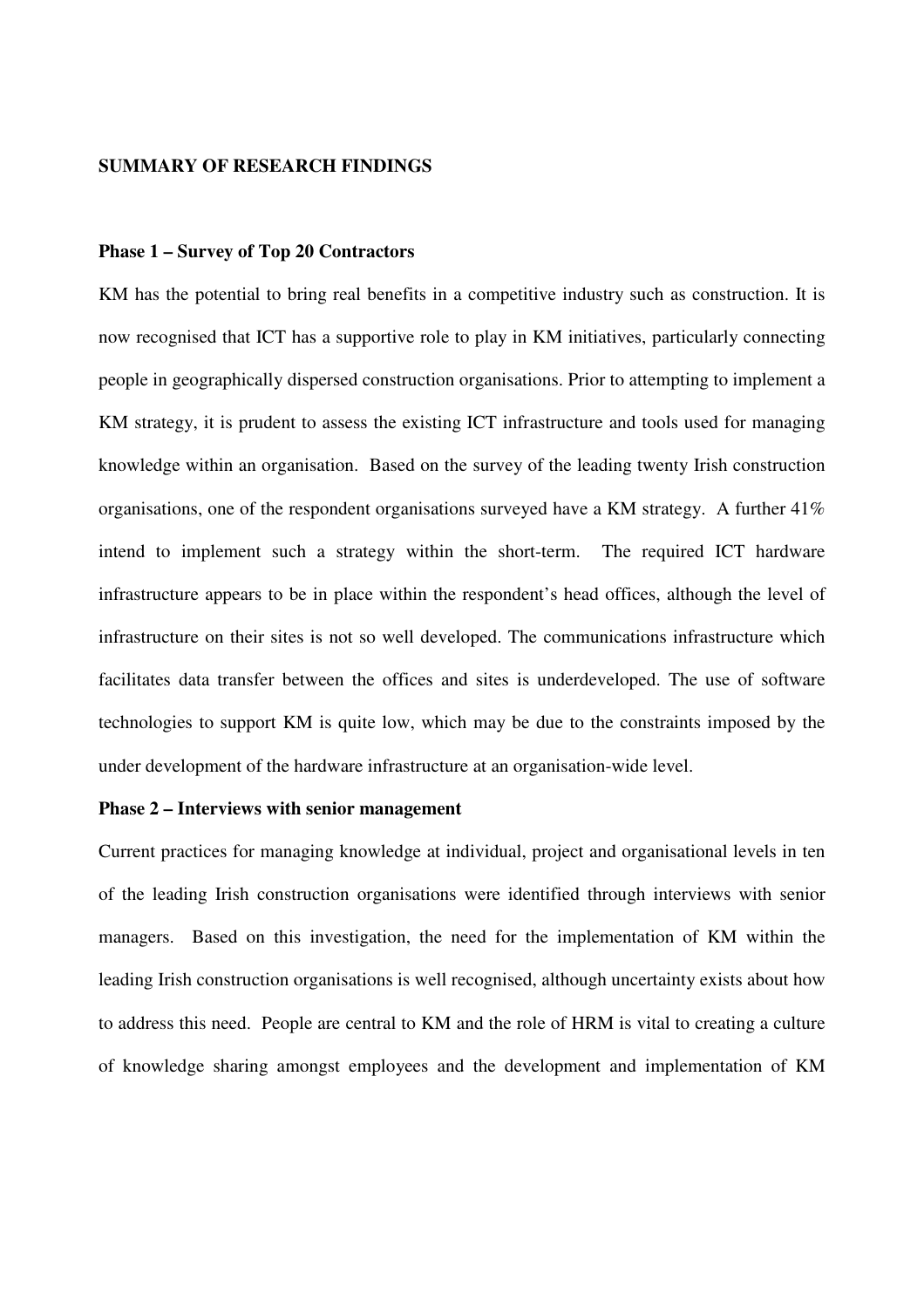practices. The current range of practices employed in managing knowledge within the leading Irish construction organisations varies widely, although participation in the EI CPD accreditation scheme appears to have a positive influence on such practices.

## **Phase 3 – Case Study of a Leading Irish Construction Organisation**

The KM practices of a leading Irish construction organisation were been identified and evaluated, and were investigated in relation to the management of knowledge at individual, project and organisational levels. These practices include CPD and training; mentoring; appraisals; a lessons learned database; site visits; and knowledge sharing seminars. The projectbased, unstable nature of the construction industry poses significant challenges to the adoption of KM. Geographical dispersion of temporary construction sites, time pressures high staff turnover and internal fragmentation within organisations all contribute to these challenges. As part of Engineers Ireland CPD accreditation scheme, PJH have attempted to address the need to manage knowledge, closely aligned with other CPD activities. This has led to a win-win situation with individual career development objectives being closely aligned to KM. The use of a lessons learned database for project knowledge has not proved as successful as anticipated. In order to improve its effectiveness, use of the database needs to be made part of organisational procedures and measured and made easy to use for all levels of staff. There is a need for improvement in two potentially conflicting areas: the development of more knowledge sharing initiatives focused on specific construction sites and the provision of structured opportunities to visit other sites. It appears that the intricacies of knowledge and KM are not fully understood within PJH. This would seem to indicate the need for further exploration of these issues by the company's senior management.

## **Phase 4 – Interview with Engineers Ireland CPD accreditation manager**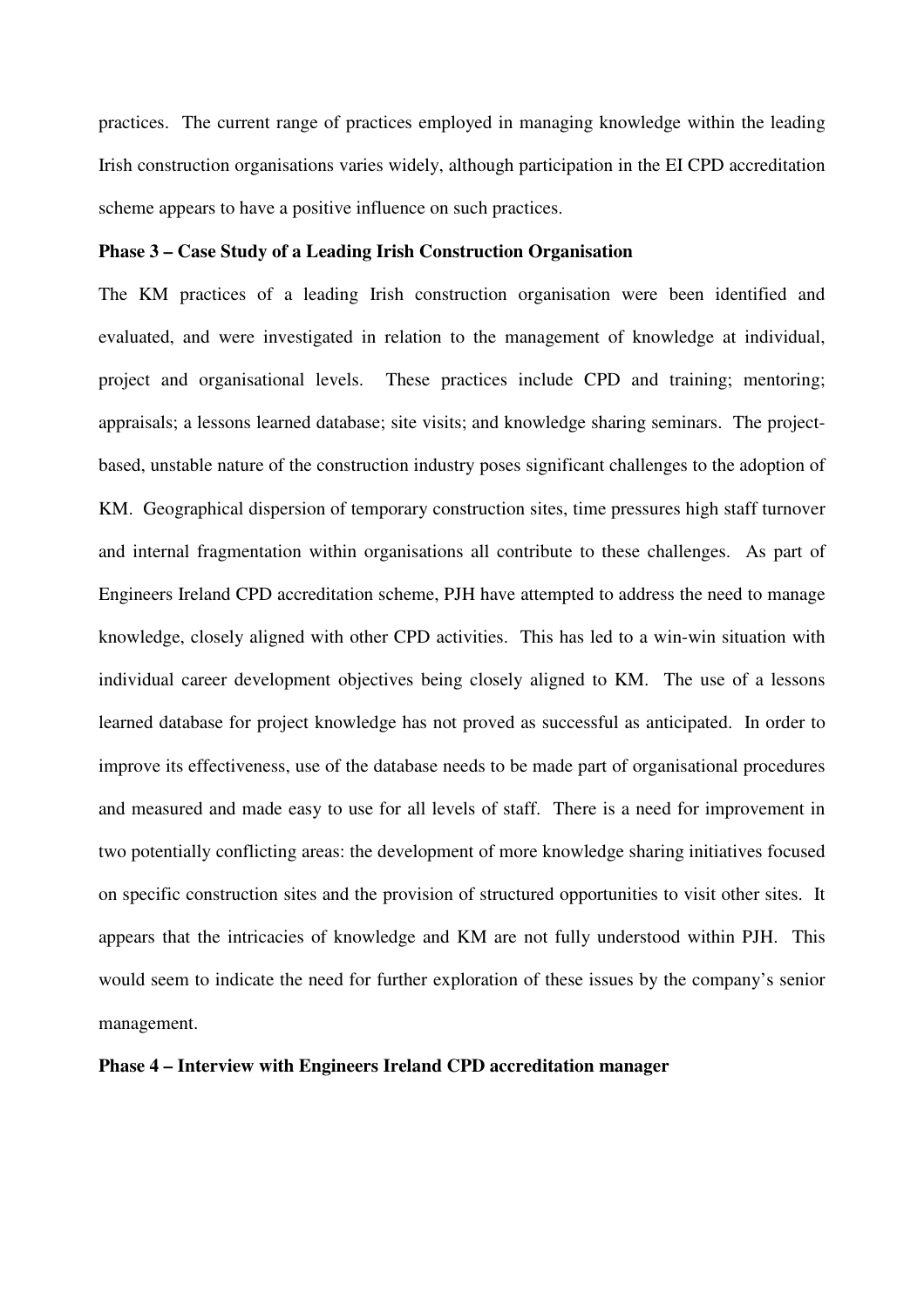Many of the leading Irish construction firms are currently involved in the CPD scheme, with two having achieved full accreditation. One of the key problems encountered by these firms is that they are struggling with the theoretical concept of KM, many initially believe that KM is solely an IT-based system. The CPD accreditation manager highlighted the fact that the role of the HR function was highlighted as being important in encouraging a knowledge-sharing culture. The prospect of developing guidance documentation and training resources aimed specifically at construction organisations was discussed as a possibility of raising awareness and understanding of KM, and ultimately improving its implementation. This was seen as being a good way of improving the situation, but such interventions would need to be *"from a source that they would see as credible and a source that they would buy into, for example, if they bought into CPD accreditation, then they would buy into what we're recommending around KM."* Such documentation and training would have to be *"very practical and not theoretical and include a lot of ideas and solutions."* The CPD Accreditation Manager indicated that EI are very interested in the research and are willing to support its future endeavours.

## **Summary of Findings**

Having conducted the various phases of research, it is evident that the leading Irish construction organisations recognise the need to formally manage knowledge, yet many are unsure about where to begin. Having implemented KM practices as part of the EI CPD accreditation scheme, the case study organisation recognises the need to further improve these practices, and indeed, their understanding of knowledge and its management. The CPD accreditation scheme has a positive impact on the implementation of KM; the alignment of CPD with KM meriting further investigation.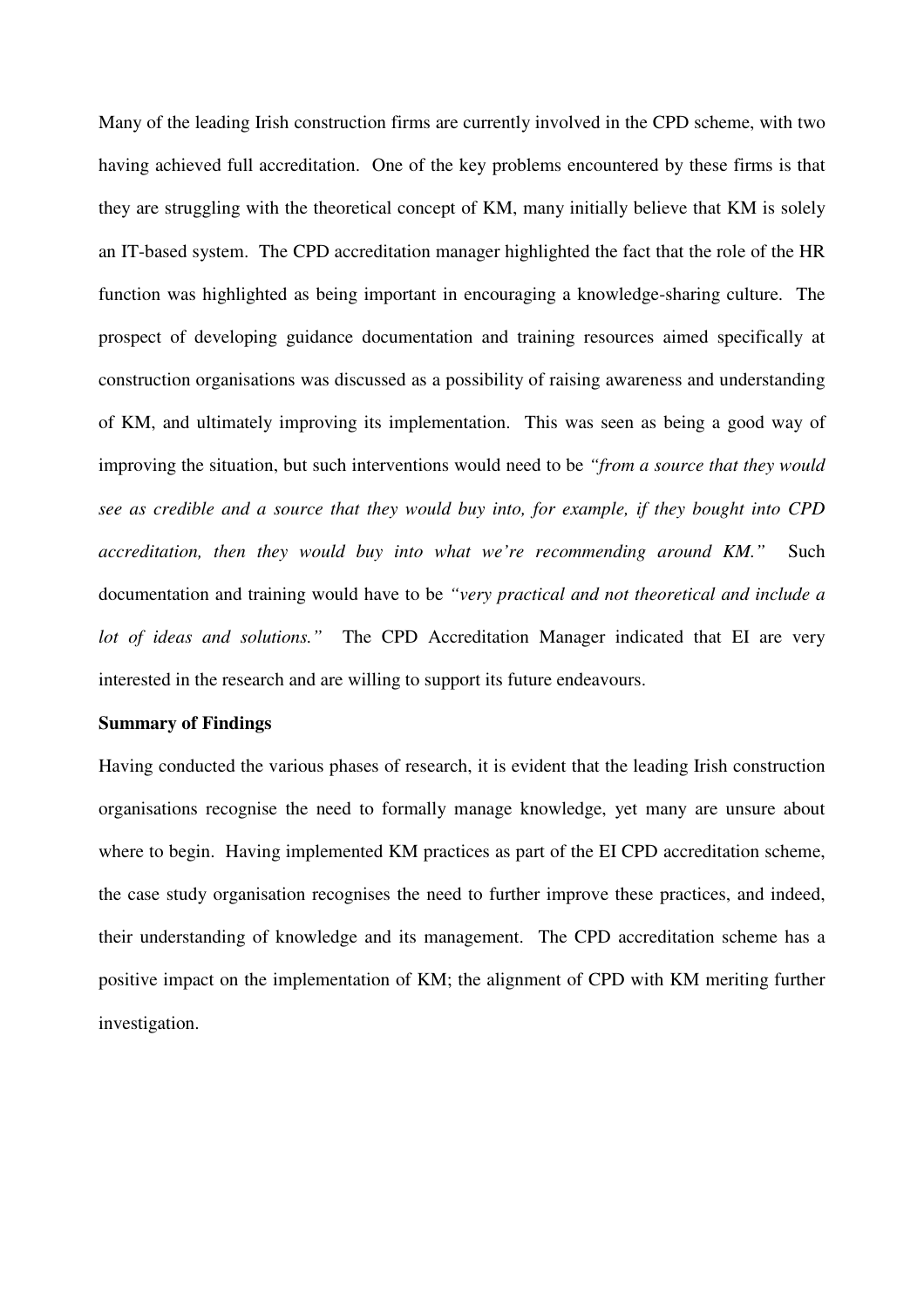#### **MOVING FORWARD**

An agenda for further development of KM now exists, through the development of a KM model with particular focus on CPD, it is hoped to lessen the gap between theory and practice. Indeed, during the interviews with senior managers, many questioned the benefits which academic research could bring to bear in industry. It is anticipated that the development of a model of KM will improve the understanding of knowledge and KM in practice and contribute to the advancement of the KM research agenda in construction both in Ireland and further a field. Having initially commenced in October 2004 as an MSc by research, the study has progressed to a PhD.

## **Aims and Objectives of PhD**

The overall aim of this research is to develop an integrated model of KM through the application of grounded theory. It is anticipated that this will aid the implementation of KM within Irish construction organisations, lead to CPD accreditation from EI and ultimately contribute to an improvement in business performance. In order to achieve the stated aim, the following objectives have been formulated:

- 1. To develop a critical understanding of the current body of KM literature, considering strategic, cultural and technological aspects in the context of construction organisations.
- 2. To identify and critique existing approaches to managing knowledge within the leading Irish construction companies and compare them to KM practices in other countries and \or industries.
- 3. To formulate a strategic framework for the promotion and development of KM within the Irish construction industry through a co-operative approach between industry, academia and professional bodies.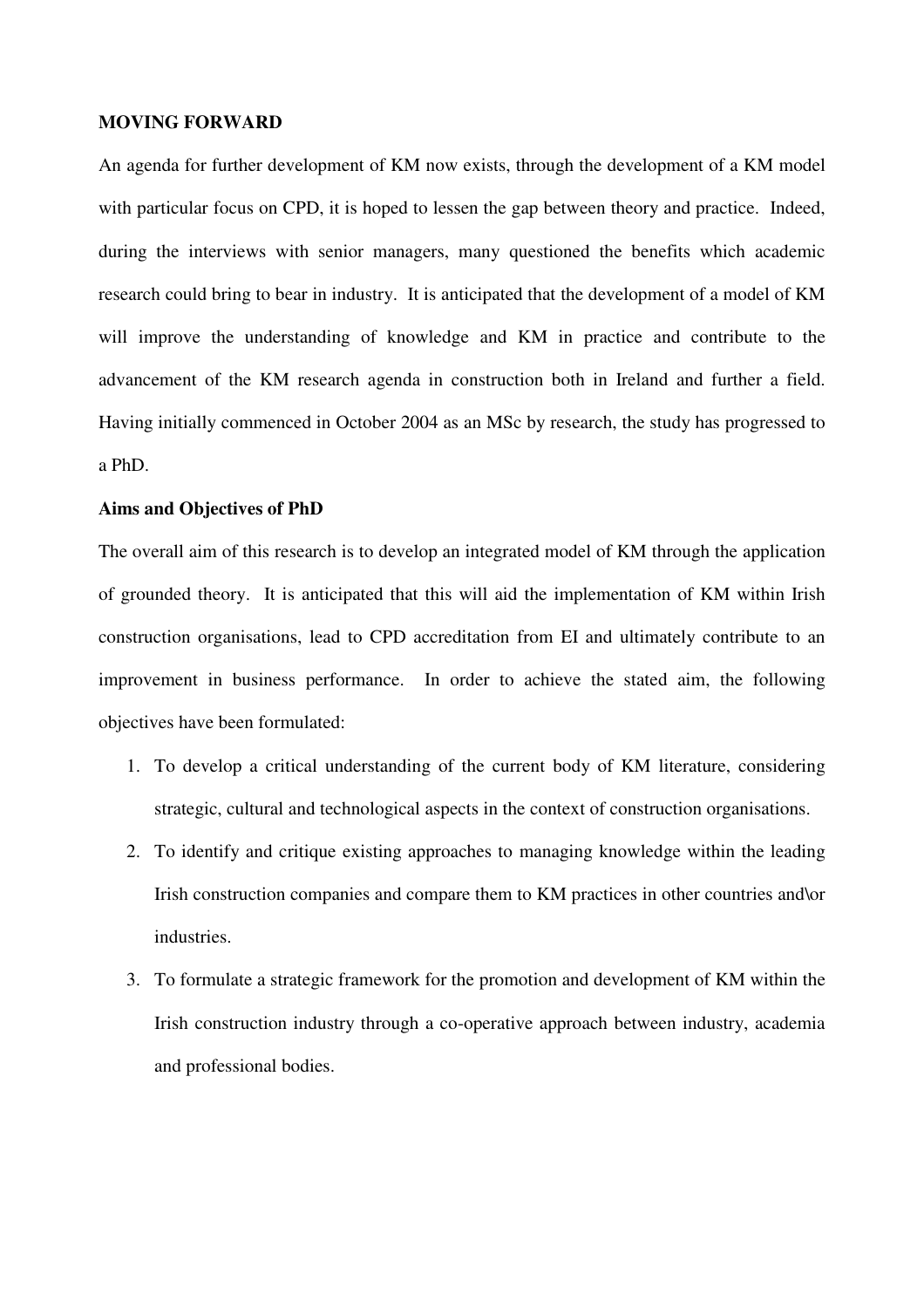- 4. To devise CPD accredited education and guidance resources based on the developed model, to improve awareness, understanding, and implementation of KM within the construction context. The delivery of such resources will contribute towards the evaluation of the developed model in terms of its usefulness and credibility with industry.
- 5. To make recommendations for the further development of KM at both organisation and industry levels within the Irish construction industry.

#### **Proposed Methodology**

To-date, the research has adopted both quantitative and qualitative strategies however as the work progresses it is anticipated that qualitative research will be the main focus. Due to the emerging nature of the research, it is proposed to adopt grounded theory as the over-riding strategy. As the research advances, it is anticipated that a number of case organisations will emerge allowing for the integration of the case study approach into the research. The research has unfolded from an exploratory study into one which has engaged some of the leading organisations and bodies in the Irish construction industry. Despite the uncertain nature of the grounded theory approach, there is a definite justification of this research in the backing it has received from both EI and CITA, and the participation of the leading construction companies, who have expressed an interest in further research and participation. The grounded theory approach first came to prominence in Glaser and Strauss (1967). It has been adapted by numerous researchers, with a number of different interpretations evident, with its very nature contested by its originators (Locke 2001, Gibbs 2002). Despite numerous variations, grounded theory is now recognised as one of the most popular approaches to qualitative data analysis (Gibbs 2002). The main points which make the case for the use of grounded theory in this research have been highlighted by Denscombe (2003) as: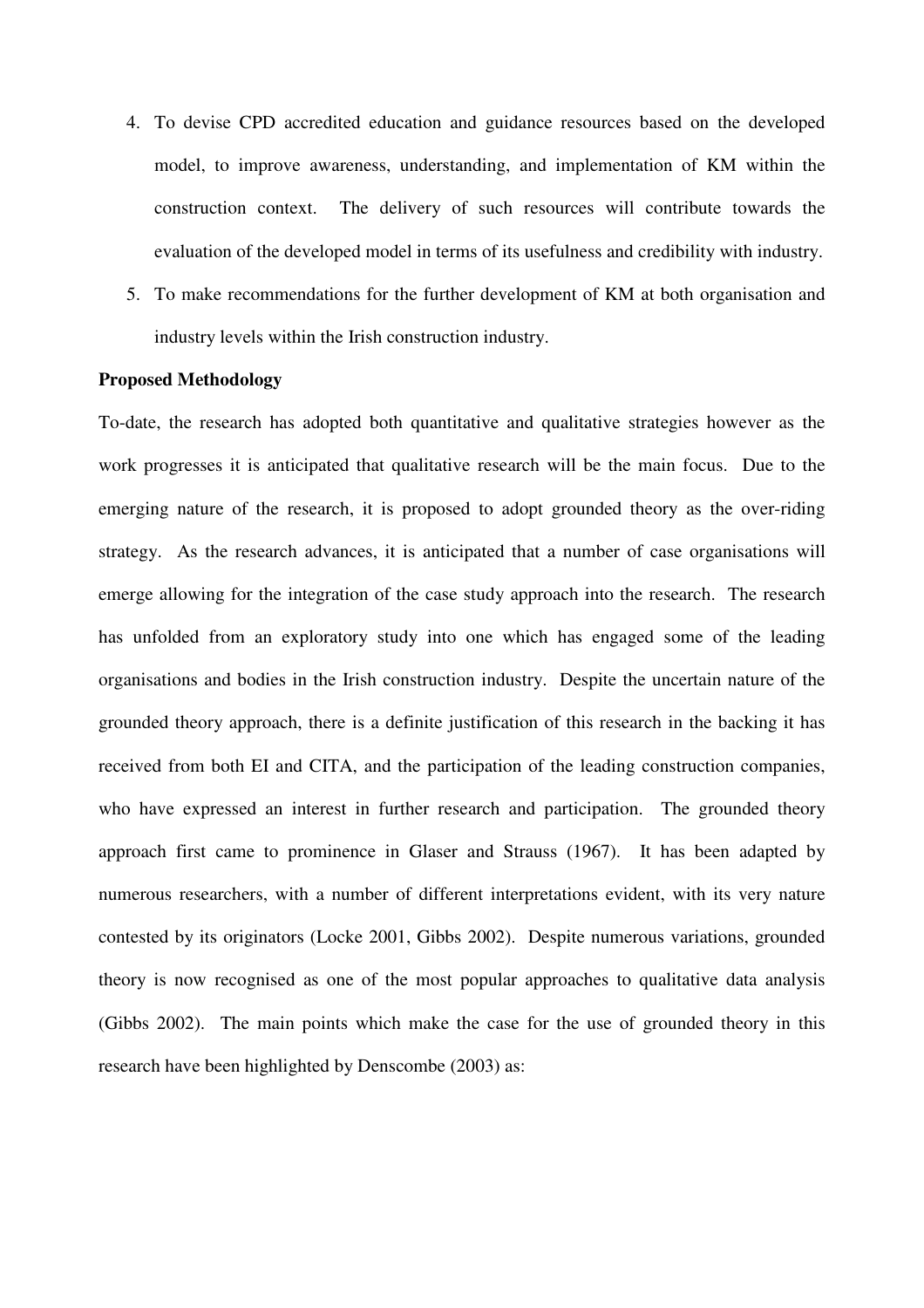- Uses empirical field research as its starting point (the researcher starts the fieldwork research early in the investigation)
- Develops its analysis with constant reference to fieldwork data (an iterative process)
- Produces explanations that are recognisable to the subjects of the research
- Is geared to modest localised explanations based on the immediate evidence
- Adopts an emergent design (based on theoretical sampling)
- Generally is linked with qualitative research, exploratory investigations, small-scale studies and research focusing on human interaction in specific settings.

In relation to management research, grounded theory can be particularly useful in examining in exploring a wide range of issues about people, their behaviour, relationships and communications (Locke 2001, Goulding 2002). Initially it was proposed that the researcher should have no prior knowledge of the topic under investigation (Goulding, 2002). It is now generally accepted that some prior reading is required to identify initial ideas and concepts, with the extant literature being incorporated into the emerging theory as the research progresses (Denscombe 2003). As concepts emerge from the initial field research, theoretical sampling is used in selecting further sites based upon developing categories and emerging theories (Goulding 2002). The rationale being that the selected sites best support the development of the theoretical framework (Locke 2001). The selection of appropriate comparative cases can also help to improve the developing theory leading to enhanced analysis. When additional analysis no longer contributes to discovering anything new about a category, theoretical saturation occurs, which is vital if a theory of substance is to be developed (Denscombe 2003, Locke 2001).

Grounded theory has been adapted and integrated with other data collection methods such as case studies to offer a more robust qualitative research method (Locke, 2001).Due to the lack of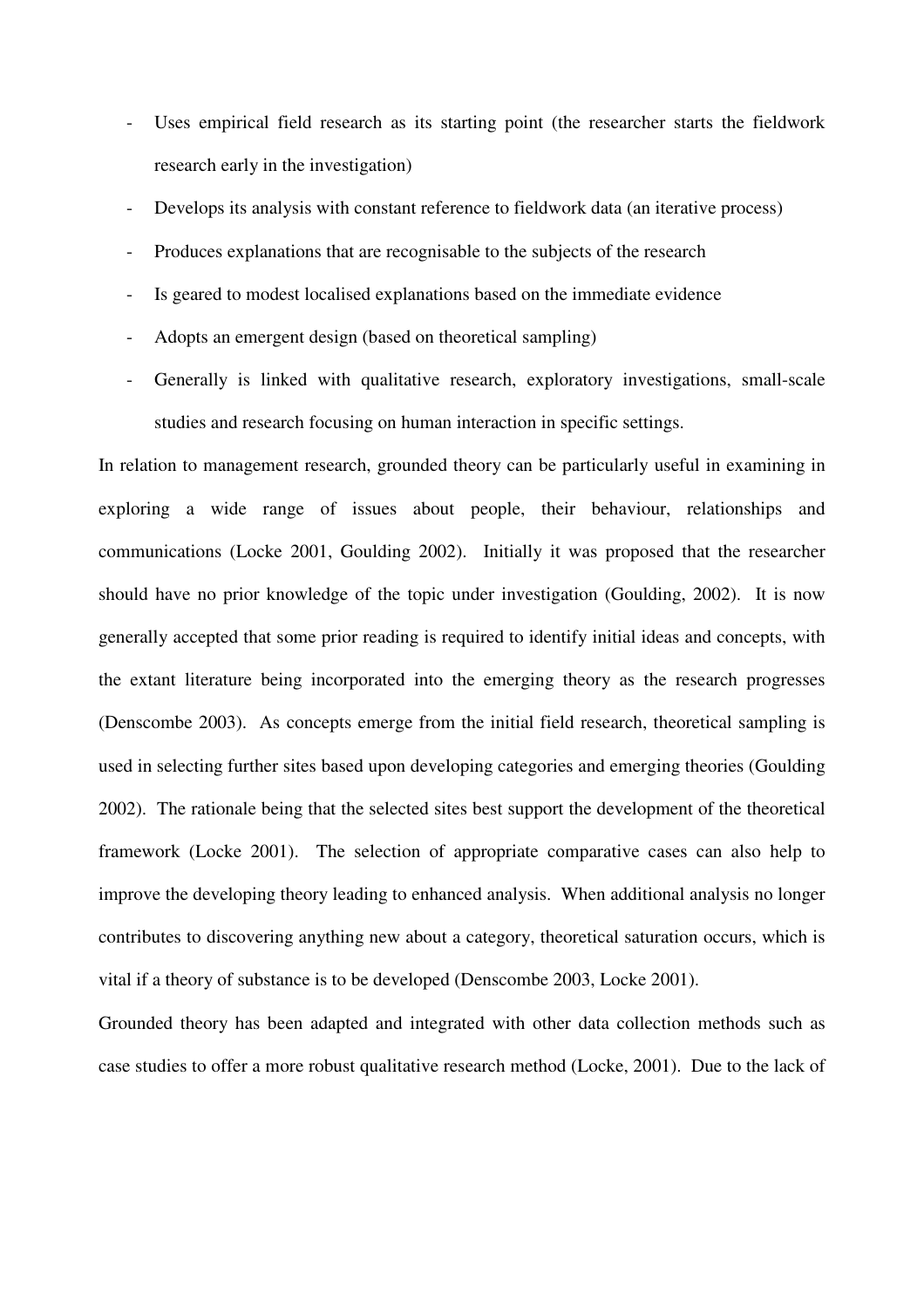focus on data collection, interviews with selected participants will be one of the primary methods used (Goulding, 2002). The researcher can also write memos as part of the data collection process, these provide a bank of ideas which can be revisited; to help map out emerging theory and are used to identify concepts and their properties (Goulding 2002). In the evolution of grounded theory, the main difference between Glaser and Strauss has been in analysing the data (Gibbs 2002). A three-stage approach to analysis developed by Strauss and Corbin (1990) shall be adopted:

- 1. *Open coding:* the text is read reflectively to identify relevant categories;
- 2. *Axial coding:* categories are refined, developed and related or interconnected;
- 3. *Selective coding:* the 'core category' or central category that ties all other categories in the theory together is identified and related to other categories.

In order to facilitate analysis of the data, the qualitative data analysis software, NVivo shall be utilised as, *"the design of NVivo was strongly influenced by grounded theory and therefore the program gives good support for the method (Gibbs 2002: 165)."* In writing grounded theory, it is recommended that the style of presentation should move back and forward between extensive theoretical presentations and illustrative live excerpts from the research setting (Locke 2001). The use of diagrams can also aid the illustration of points being made (Goulding 2002). Once developed, the proposed theory should be considered in terms of whether it is pragmatically useful and credible. Credibility, *"is not only a property of the developed theoretical frame but also its interaction with is intended audience (Locke 2001: 61)."* To check the credibility of the developing theory, the researcher should return to the original informants and obtain their opinions (Goulding 2002). The grounded theory approach is now proving popular within the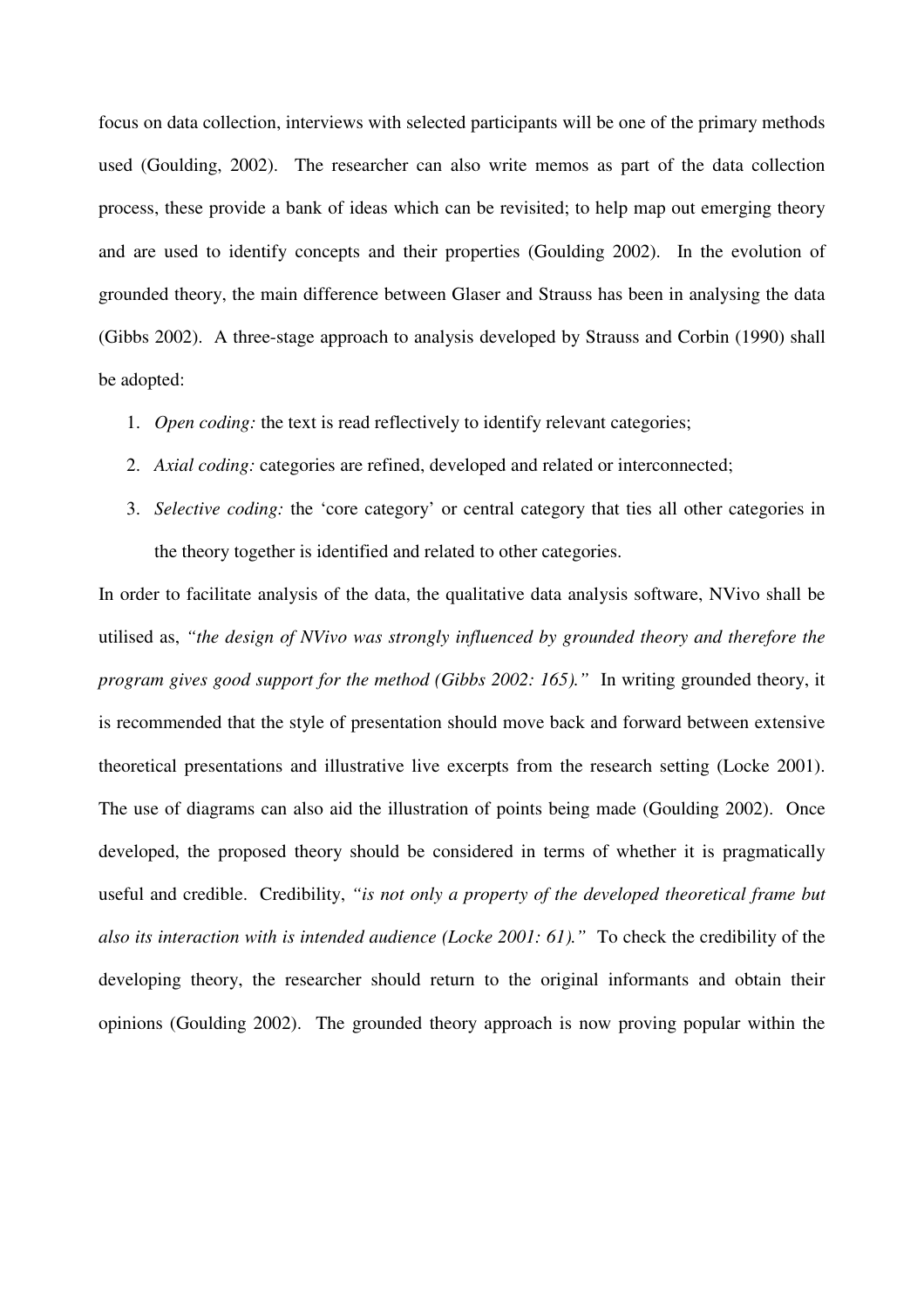construction management research domain, with a number of current research projects being undertaken in the area of KM (Hunter et al., 2005).

#### **Future Research Activities**

It is now proposed that the research moves forward building upon the progress to-date and adopting a framework which capitalises on the expressed interests of the leading Irish construction companies, and both EI and CITA, with whom many of the leading companies are involved. To this effect, five of the leading Irish construction organisations have been selected where interviews are to be conducted with HR managers, ICT managers and staff. The utilisation of a case study methodology in conjunction with grounded theory will lead to a number of individual cases which will provide for cross-comparison. In order to benchmark construction organisations against other sectors, EI have provided assistance in arranging interviews with HR managers from nine accredited companies in industries such as manufacturing, local authorities, engineering consultancy and utilities. Upon completion of the interviews with both the construction and non-construction organisations, theoretical sampling shall be employed to select sites for further primary research and the consolidation of the model. CPD accredited education and guidance resources shall be developed based on the model, to improve awareness, understanding, and implementation of KM within the construction context. The delivery of such resources will contribute towards the evaluation of the developed model in terms of its usefulness and credibility with industry. It is anticipated that such research will foster stronger relationships between industry and academia, further connecting theory and practice.

## **CONCLUSIONS**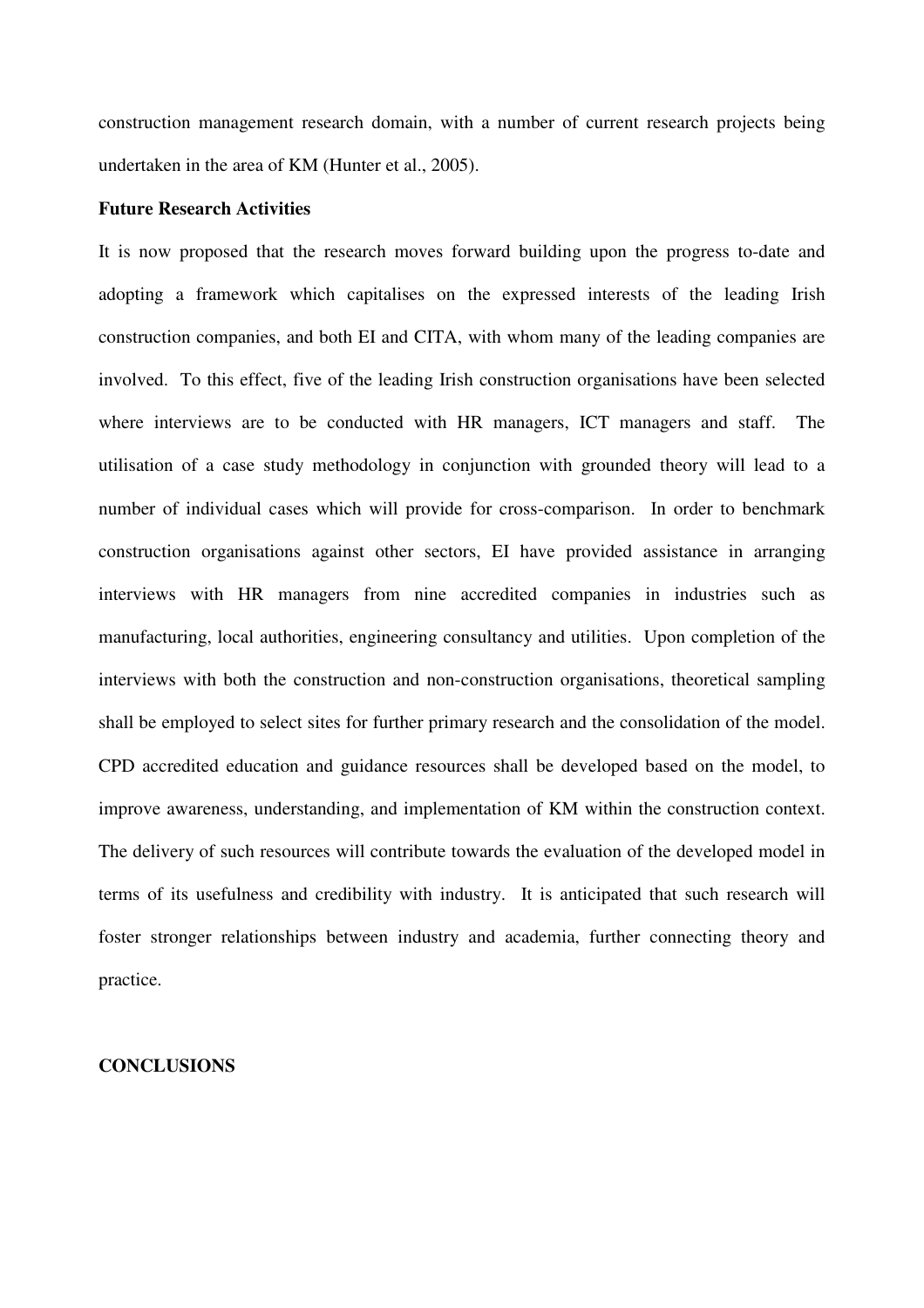An ongoing study into KM within the leading Irish construction organisations has been presented, identifying progress to date and the future direction of the research as a doctoral study. Based on this investigation, there are a number of conclusions which can be drawn:

- 1. The need for the adoption of a formal, structured approach to managing knowledge in construction organisations is well recognised in academia, although uncertainty exists about how to implement KM initiatives in practice.
- 2. In an Irish context, a number of bodies view KM as strategically important to the industry, with Engineers Ireland's CPD accreditation scheme requiring organisations to implement a KM system.
- 3. Many of the leading Irish construction organisations recognise the importance of implementing formal KM practices but are unsure of how to approach address such an initiative.
- 4. One organisation which has implemented KM practices as part of CPD accreditation acknowledges the need to further improve these practices, and indeed, their understanding of knowledge and its management.
- 5. Through further research and the adoption of grounded theory an integrated KM model (combining both HRM ad ICT) for the leading Irish construction organisations will be developed and evaluated in partnership with industry, connecting the theory of KM with practice.

As a result of the proposed research, it is hoped that awareness, understanding and implementation of KM can be improved within the leading Irish construction organisations. Through co-operation with industry, Engineers Ireland, CITA and academia, a new agenda for research may emerge in what is a traditional, conservative industry.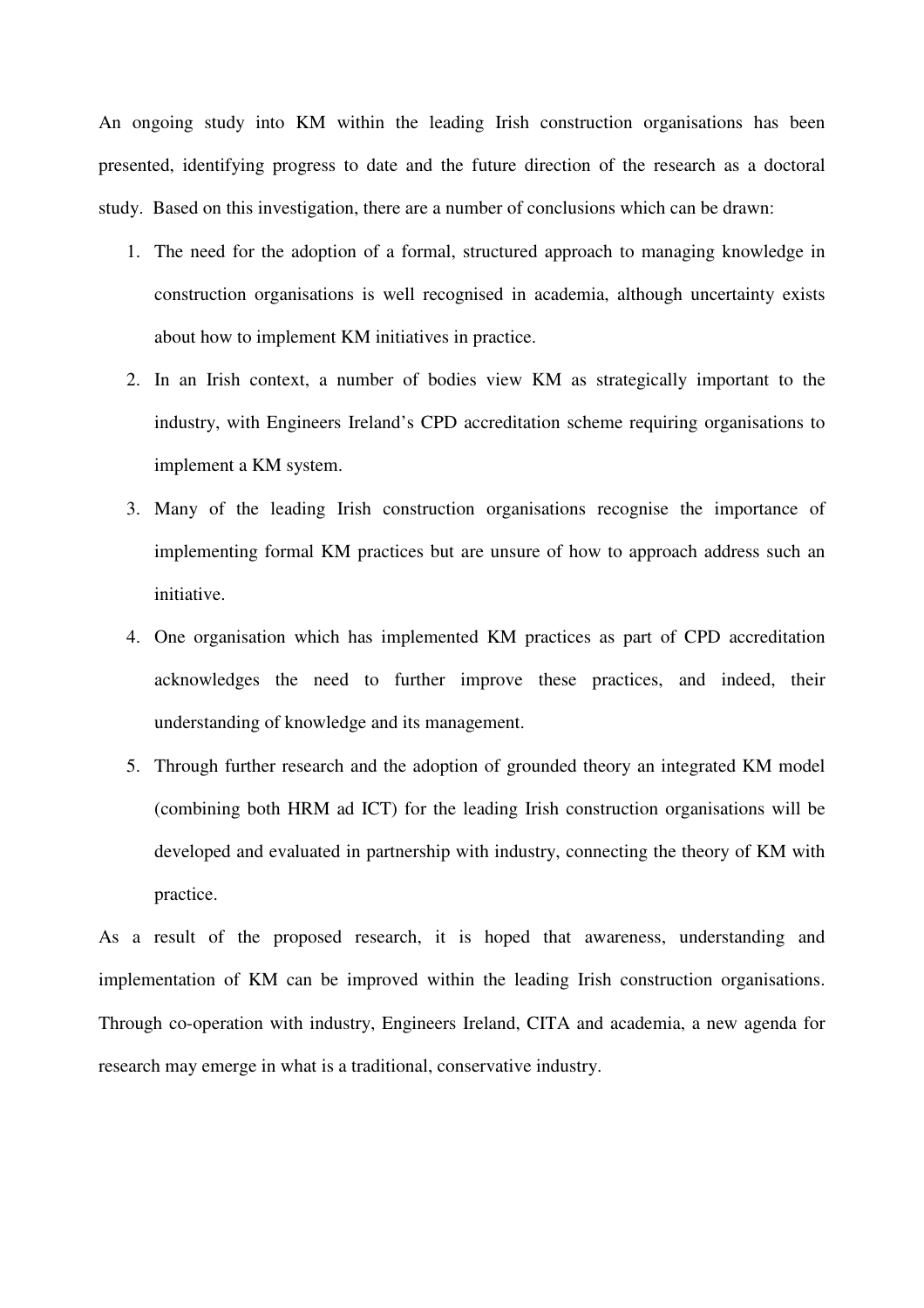#### **REFERENCES**

Brannick, T., Roche, W. (1997); *Business Research Methods: Strategies, Techniques and Sources*, Oak Tree Press

Carrillo, P., Robinson, H., Al-Ghassani, A. and Anumba, C. (2004); *Knowledge Management in UK Construction: Strategies, Resources and Barriers,* Project Management Journal, Vol. 35, No. 1, pp. 46-56

CIF (2005); *Construction: The Official Magazine of the Construction Industry Federation,* February 2005, Dublin: Dyflin Publications Ltd.

Dainty, A. R., Qin, J. and Carrillo, P. (2005); "HRM Strategies for Promoting Knowledge Sharing within Construction Project Organisations: A Case Study", In: Kazi, A. S. (ed.), *Knowledge Management in the Construction Industry: A Socio-Technical Perspective*, pp. 18-33, London: Idea Group Publishing.

Davis Langdon PKS (2006); *Irish Construction Industry: Annual Review 2006,*  http://www.dlpks.ie

Denscombe, M. (2003); *The Good Research Guide: For Small-Scale Research Projects,* Second Edition, Buckingham: Open University Press

Egbu, C. (2004); *Managing knowledge and intellectual capital for improved organisational innovations in the construction industry: an examination of critical success factors*, Engineering, Construction and Architectural Management, Vol. 11, Issue 5, pp. 301-315, MCB University Press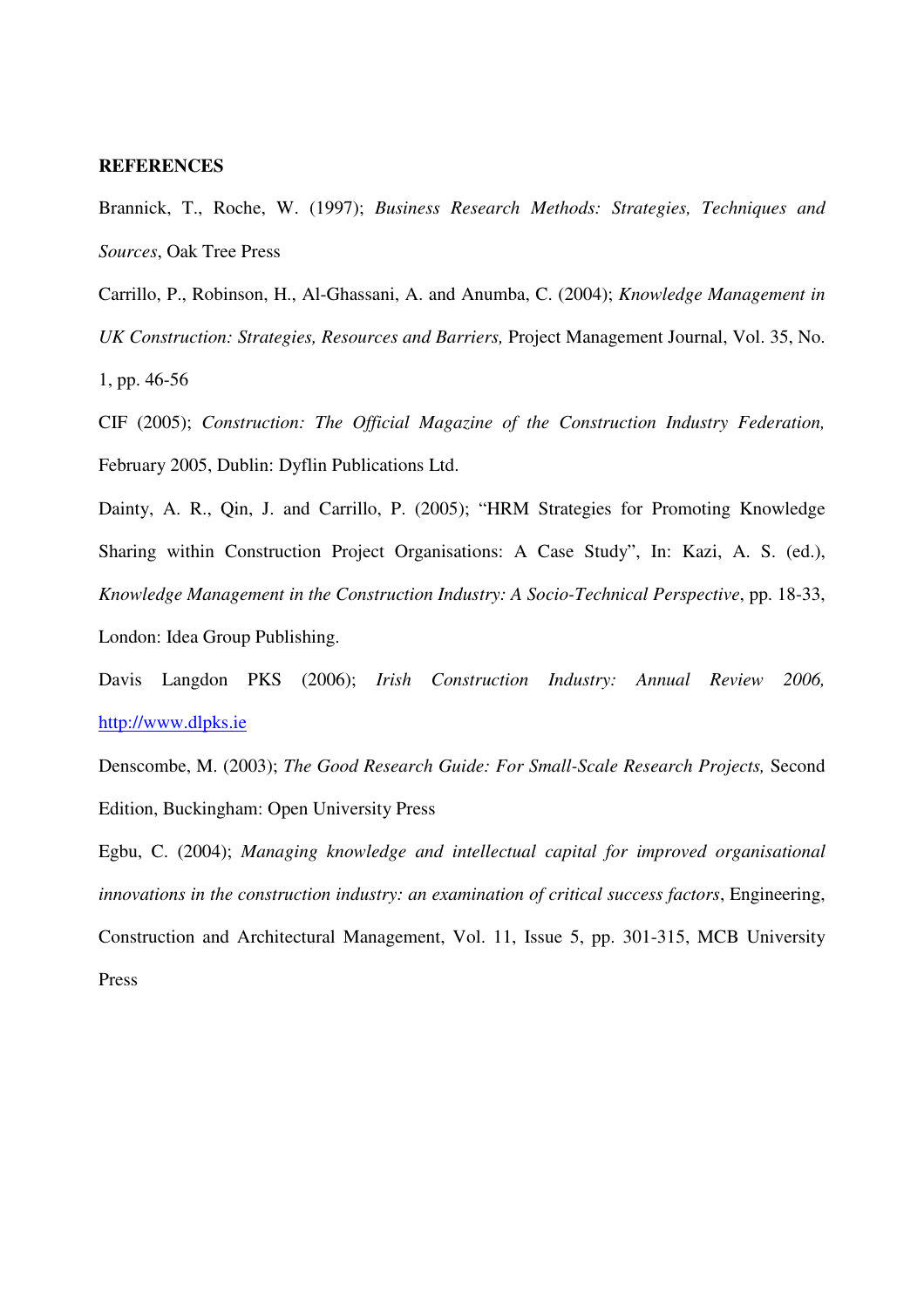Egbu, C. and Botterill, C. (2002); *Information technologies for knowledge management: their usage and effectiveness*, ITcon, Vol. 7, Special Issue ICT for Knowledge Management in Construction, pp. 125-137, http://www.itcon.org/2002/8

Egbu, C. and Robinson, H. (2005) *Construction as a Knowledge-Based Industry,* In: Anumba, C., Egbu, C. and Carrillo, P. (eds.), Knowledge Management in Construction pp. 31-49, Oxford: Blackwell Publshing

Fisher, D., Deshpande, S. and Livingston, J. (1998) *Modelling the Lessons Learned Process: A Report to the Construction Industry Institute*, The University of New Mexico, Albuquerque, New Mexico, Research Report 123-11, January 1998.

Fitzpatrick Associates (2003); *Business Case for an Applied Construction Innovation Centre,*  Report for the Forum for the Construction Industry

Gibbs, G. (2002); *Qualitative Data Analysis: Explorations with NVivo,* Understanding Social Research Series, Berkshire: Open University Press

Glaser, B. and Strauss, A. (1967); *Discovery of Grounded Theory: The Strategies for Qualitative Research,* New York: Aldine Transaction

Goulding, C. (2002); *Grounded Theory: A Practical Guide for Management, Business and Market Researchers,* London: Sage Publications

Grisham, T. and Walker, D. (2005); "Communities of Practice: Techniques for the International Construction Industry." *Proceedings of CIB W102 Meeting and International Conference*, Instituto Superior Tecnico, Lisbon, May 19-20, 2005, pp. 545-556, CIB

Hari, S., Egbu, C. and Kumar, B. (2004); *Knowledge Capture in Small and Medium Enterprises in the Construction Industry: Challenges and Opportunities*, Proceedings of the Twentieth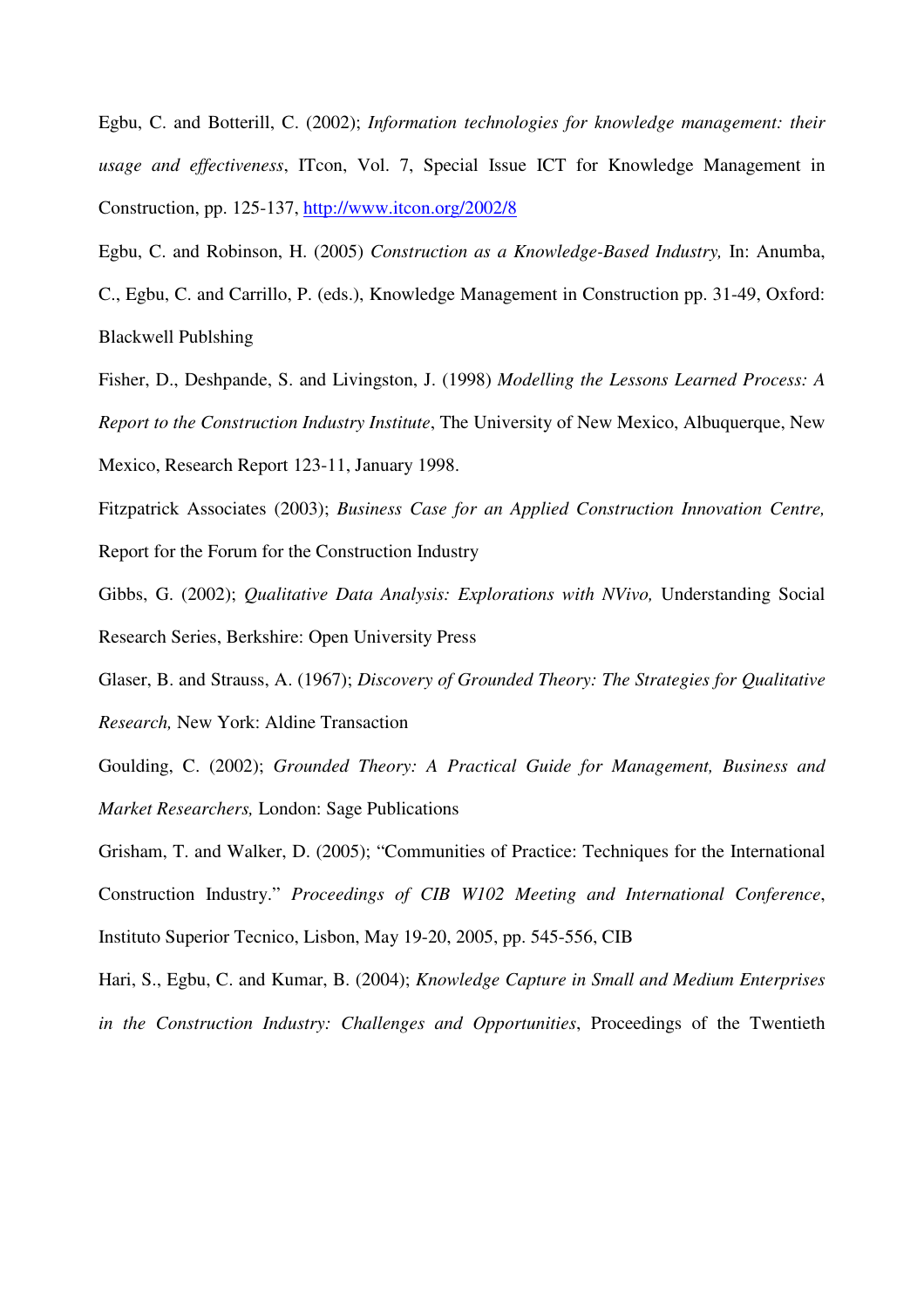Annual Conference, Association of Researchers in Construction Management, Heriot Watt University, September 1-3, 2004, pp. 847-855, ARCOM

Hayes, M. (2005); *Top 200 Performers,* Irish Construction Industry Magazine, February 2005, Dublin: Commercial Publications Ltd., pp. 31-104

Hunter, K., Hari, S., Egbu, C. and Kelly, J. (2005); *Grounded Theory: Its Diversification and Application Through Two Examples from Research Studies on Knowledge and Value Management*, The Electronic Journal of Business Research Methodology, Vol. 3, No. 1, pp. 57-68

Jashapara, A. (2004); *Knowledge Management: An Integrated Approach,* London: Prentice Hall Jewell, M. and Walker, D. (2005); *Community of Practice Perspective Software Management Tools: A UK Construction Company Case Study,* In: Kazi, A (ed.), Knowledge Management in the Construction Industry: A Socio-Technical Perspective, pp. 111-128, London: Idea Group Publishing

Kamara, J., Augenbroe, G., Anumba, C. and Carrillo, P., (2002); *Knowledge management in the architecture, engineering and construction industry*, Construction Innovation, Vol. 2, No. 1, pp. 53-67

Kazi, A. S., Koivunieme, A. and Moksen, P. (2005); "Use of Social Processes for Good Practice Capture in Project Based Businesses: The Case of YIT Construction." *Proceedings of CIB W102 Meeting and International Conference*, Instituto Superior Tecnico, Lisbon, May 19-20, 2005, pp. 45-54, CIB

Kelly, K. (2005); *Innovation in the Building Industry*, In Sweetman, M. (ed.), The Engineers Journal: Journal of the Institution of Engineers of Ireland, Vol. 59, No. 2, pp. 83-85.

Locke, K. (2001); *Grounded Theory in Management Research*, London: Sage Publications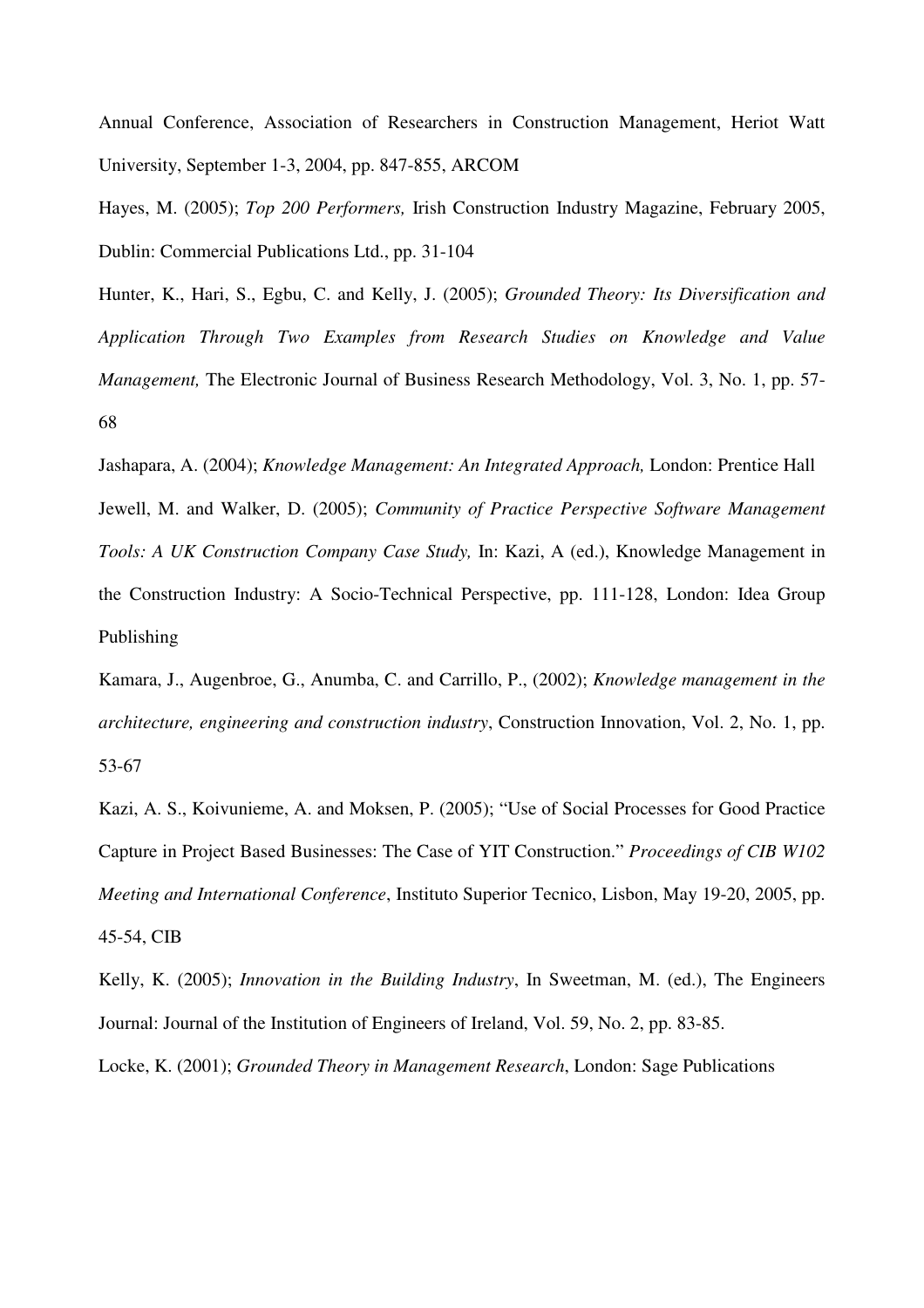Mohamed, S. F. and Anumba, C. J. (2005); "Opportunities for Improving Site Management Practices through Knowledge Management." *Proceedings of CIB W102 Meeting and International Conference*, Instituto Superior Tecnico, Lisbon, May 19-20, 2005, pp. 465-474, CIB

Nonaka, I. and Takeuchi, H. (1995) *The Knowledge- Creating Company: How Japanese Companies Create the Dynamics of Innovation*, Oxford University Press

Olomolaiye, A. and Egbu, C. (2004); *The Significance of Human Resource Issues in Knowledge Management Within The Construction Industry – People, Problems and Possibilities*, Proceedings of the Twentieth Annual Conference, Association of Researchers in Construction Management, Heriot Watt University, September 1-3, 2004, pp. 533-540, ARCOM

Orange, G., Onions, P., Burke, A. and Colledge, B. (2003); *Knowledge Management: Facilitating Organisational Learning Within the Construction Industry*, Leeds Metropolitan University, School of Information Management Discussion Paper Series, http://www.lmu.ac.uk/ies/im/documents/RIP2003-14Orangeetal.pdf

Quintas, P. (2005); *The Nature and Dimensions of Knowledge Management,* In: Anumba, C., Egbu, C. and Carrillo, P. (eds.), Knowledge Management in Construction pp. 10-30, Oxford: Blackwell Publshing

Raiden, A. and Dainty, A. (2006); *Human resource development (HRD) in construction organizations: an example of a 'chaordic' learning organization?* The Learning Organisation, Vol. 13, No. 1, pp. 63-79

Robinson, H., Carrillo, P., Anumba, C. and Al-Ghassani, A. (2005); *Knowledge management practices in large construction organisations,* Engineering, Construction and Architectural Management, Vol. 12, No. 5, pp. 431-445